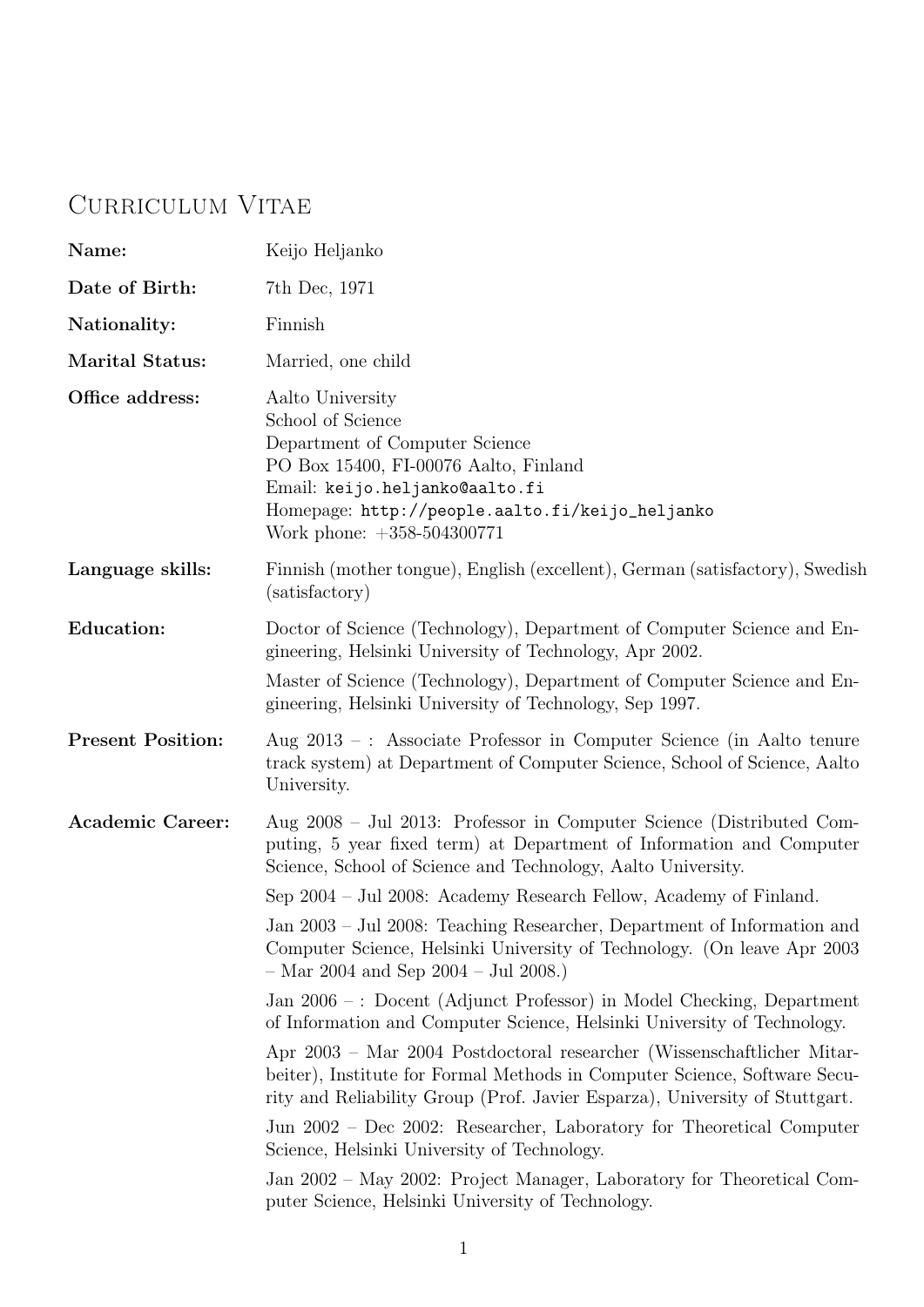Jan 2001 – Dec 2002: Senior Assistant, Laboratory for Theoretical Computer Science, Helsinki University of Technology. (On leave Jan 2001–Dec 2002.)

Sep 1997 – Dec 2001: Researcher, Laboratory for Theoretical Computer Science, Helsinki University of Technology.

Publications: h-index of 26 with 2317 citations (Google Scholar, 28th Nov 2017).

#### Books

Esparza, J. and Heljanko, K.: Unfoldings - A Partial-Order Approach to Model Checking. EATCS Monographs in Theoretical Computer Science, ISBN: 978-3-540-77425-9, Springer, 172 p., 2008. Book homepage: http://www.springer.com/978-3-540-77425-9

### Edited Proceedings

Bradley, J. T., Heljanko, K., Knottenbelt, W. J., and Thomas, N. (eds.): Proceedings the Sixth International Workshop on the Practical Application of Stochastic Modelling (PASM'12) and the Eleventh International Workshop on Parallel and Distributed Methods in Verification (PDMC'12). Electr. Notes Theor. Comput. Sci. 296: (2013).

http://www.sciencedirect.com/science/journal/15710661/296

Brandt, J. and Heljanko, K. (eds.): Proceedings of the 12th International Conference on Application of Concurrency to System Design (ACSD 2012). IEEE 2012.

http://ieeexplore.ieee.org/xpl/mostRecentIssue.jsp?punumber=6253058

Barnat, J. and Heljanko, K. (eds.): Proceedings of the 10th International Workshop on Parallel and Distributed Methods in verifiCation (PDMC 2011). Electronic Proceedings in Theoretical Computer Science 72, 2011. http://dx.doi.org/10.4204/EPTCS.72

#### Journals

Maarala, A., Bzhalava, Z., Dillner, J., Heljanko, K., and Bzhalava, D.: ViraPipe: Scalable Parallel Pipeline for Viral Metagenome Analysis from Next Generation Sequencing Reads. Bioinformatics, btx702, 2017. Available online.

http://dx.doi.org/10.1093/bioinformatics/btx702.

Kähkönen, K. and Heljanko, K.: Testing Programs with Contextual Unfoldings. ACM Transactions on Embedded Computing Systems, 2017, accepted for publication.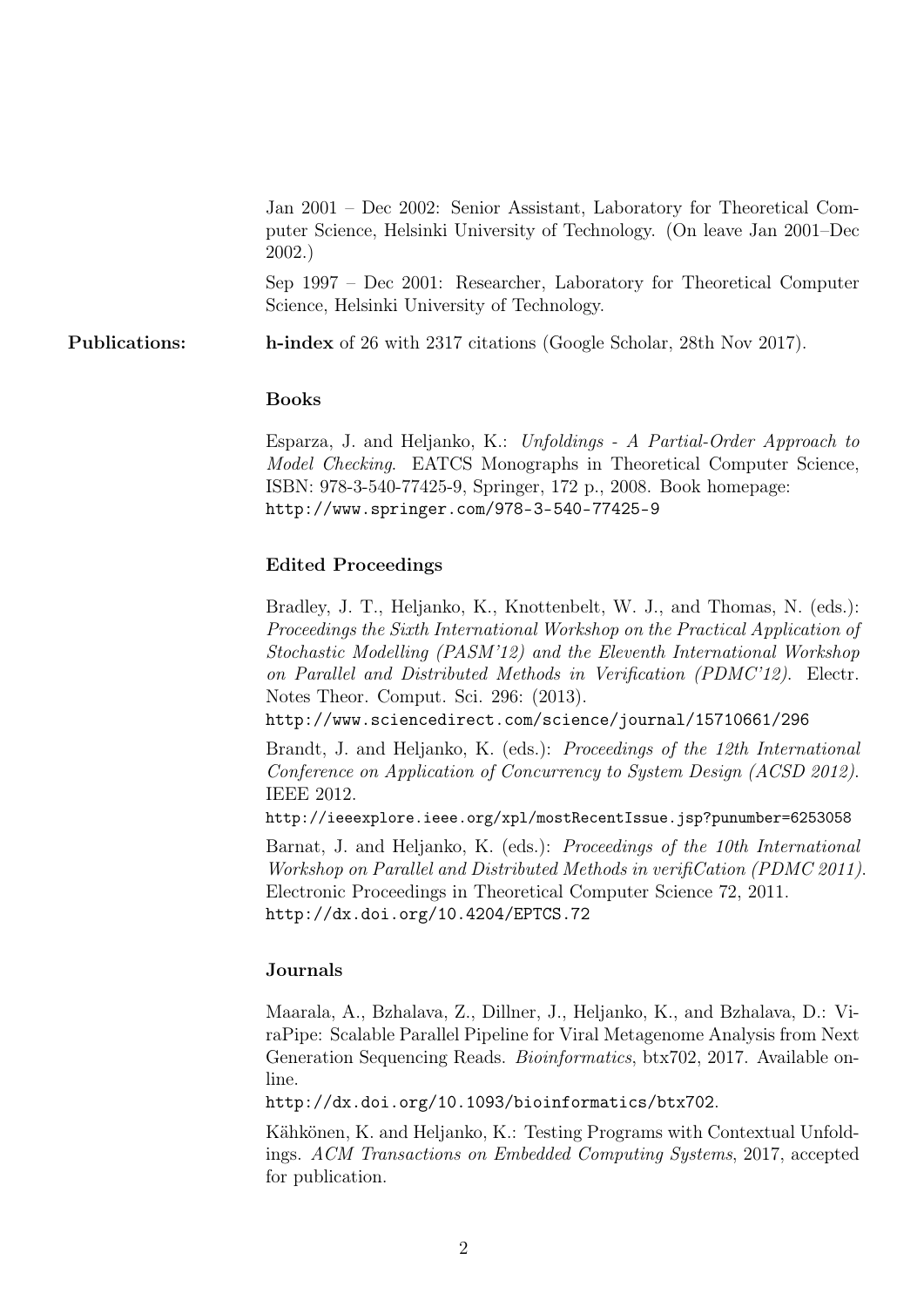Saarikivi, O., Ponce-De-León, H., Kähkönen, K., Heljanko, K., and Esparza, J.: Minimizing test suites with unfoldings of multithreaded programs. ACM Transactions on Embedded Computing Systems, 16(2):45:1–45:24, 2017. http://dx.doi.org/10.1145/3012281

Siirtola, A., Tripakis, S., and Heljanko, K.: When do we not need complex assume-guarantee rules? ACM Transactions on Embedded Computing Systems, 16(2):48:1–48:25, 2017.

http://dx.doi.org/10.1145/3012280

Dolev, D., Heljanko, K., Järvisalo, M., Korhonen, J.-H., Lenzen, C., Rybicki, J., Suomela, J., and Wieringa, S.: Synchronous counting and computational algorithm design. Journal of Computer and System Sciences, 82(2):310-332, 2016.

http://dx.doi.org/10.1016/j.jcss.2015.09.002

Saarikivi, O. and Heljanko, K.: LCTD: Test-guided proofs for C programs on LLVM. Journal of Logical and Algebraic Methods in Programming 85(6): 1292-1317.

http://dx.doi.org/10.1016/j.jlamp.2015.10.010

Cabodi, G., Loiacono, C., Palena, M., Pasini, P., Patti, D., Quer, S., Vendraminetto, D., Biere, A., Heljanko, K.: Hardware Model Checking Competition 2014: An Analysis and Comparison of Model Checkers and Benchmarks. Journal on Satisfiability, Boolean Modeling and Computation, 9:135- 172, 2015.

https://satassociation.org/jsat/index.php/jsat/article/view/129/111

Siirtola, A. and Heljanko, K.: Parametrised modal interface automata. ACM Transactions on Embedded Computing Systems (TECS), 14(4):1-65, 2015. Article No. 65.

http://dx.doi.org/10.1145/2776892

Lahtinen, J., Kuismin, T., Heljanko, K.: Verifying large modular systems using iterative abstraction refinement, Reliability Engineering  $\mathcal{B}$  System Safety, 139:120-130, 2015.

http://dx.doi.org/10.1016/j.ress.2015.03.012

Kähkönen, K., Saarikivi, O. and Heljanko, K.: Unfolding based automated testing of multithreaded programs. Automated Software Engineering, 22(4): 475-515, 2015.

http://dx.doi.org/10.1007/s10515-014-0150-6

Schumacher, A., Pireddu, L., Niemenmaa, M., Kallio, A., Korpelainen, E., Zanetti, G., and Heljanko, K.: SeqPig: Simple and scalable scripting for large sequencing data sets in Hadoop. Bioinformatics 30 (1): 119-120, 2014.

http://dx.doi.org/10.1093/bioinformatics/btt601

Gan, X., Dubrovin, J., and Heljanko, K.: A Symbolic Model Checking Approach to Verifying Satellite Onboard Software. Science of Computer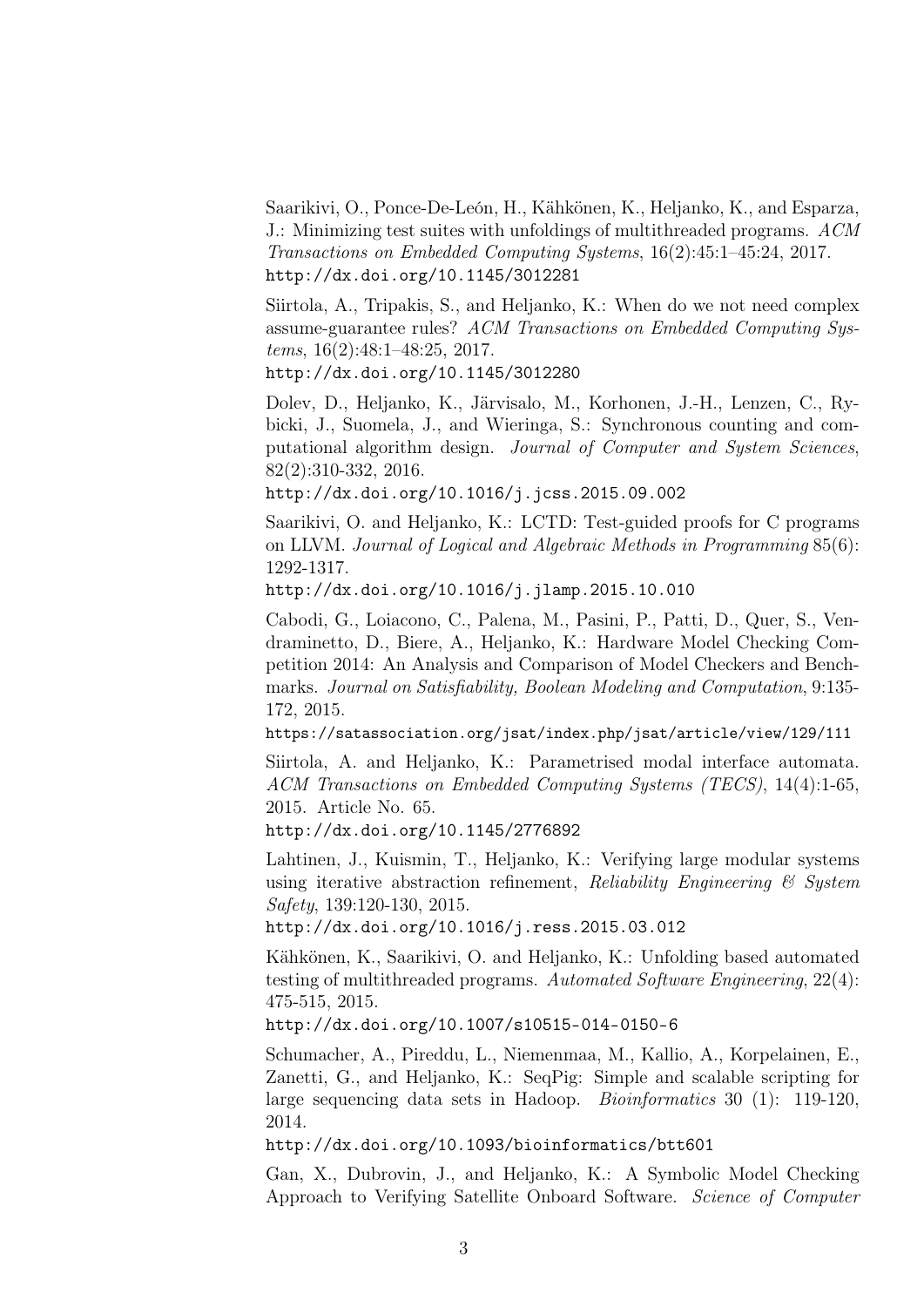Programming, 82:44-55, 2014. http://dx.doi.org/10.1016/j.scico.2013.03.005

Lahtinen, J., Valkonen, J., Björkman, K., Frits, J., Niemelä, I., and Heljanko, K.: Model Checking of Safety-Critical Software in the Nuclear Engineering Domain. Reliability Engineering & System Safety (RESS) 105:104-113, 2012.

http://dx.doi.org/10.1016/j.ress.2012.03.021

Niemenmaa, M., Kallio, A., Schumacher, A., Klemelä, P., Korpelainen, E., and Heljanko, K.: Hadoop-BAM: Directly Manipulating Next Generation Sequencing Data in the Cloud. *Bioinformatics* 28(6):876-877, 2012. http://dx.doi.org/10.1093/bioinformatics/bts054

Heljanko, K., Keinänen, M., Lange, M., and Niemelä, I.: Solving Parity Games by a Reduction to SAT.

Journal of Computer and System Sciences 78:430-440, 2012. http://dx.doi.org/10.1016/j.jcss.2011.05.004

Dubrovin, J., Junttila, T., and Heljanko, K.: Exploiting Step Semantics for Efficient Bounded Model Checking of Asynchronous Systems. Science of Computer Programming, 77(10-11):1095-1121, 2012. http://dx.doi.org/10.1016/j.scico.2011.07.005

Launiainen, T., Heljanko, K., and Junttila, T.: Efficient Model Checking of PSL Safety Properties. IET Computers & Digital Techniques 5(6):479-492, 2011.

http://dx.doi.org/10.1049/iet-cdt.2010.0154

Biere, A., Heljanko, K., Junttila, T., Latvala, T., and Schuppan V.: Linear Encodings of Bounded LTL Model Checking. Logical Methods in Computer Science 2(5:5):1-64, 2006.

http://dx.doi.org/10.2168/LMCS-2(5:5)2006

Rintanen, J., Heljanko, K., and Niemelä, I.: Planning as Satisfiability: Parallel Plans and Algorithms for Plan Search. Artificial Intelligence, 170(12- 13):1031-1080, Elsevier, 2006.

http://dx.doi.org/10.1016/j.artint.2006.08.002

Jussila, T., Heljanko, K., and Niemelä, I.: BMC via On-the-Fly Determinization. STTT - International Journal on Software Tools for Technology Transfer, 7(2):89-101, Springer, 2005.

http://dx.doi.org/10.1007/s10009-004-0178-1

Heljanko, K. and Niemelä, I.: Bounded LTL Model Checking with Stable Models. Theory and Practice of Logic Programming, 3(4&5):519-550, Cambridge University Press, 2003.

http://dx.doi.org/10.1017/S1471068403001790

Tauriainen, H. and Heljanko, K.: Testing LTL Formula Translation into Büchi Automata. STTT - International Journal on Software Tools for Tech-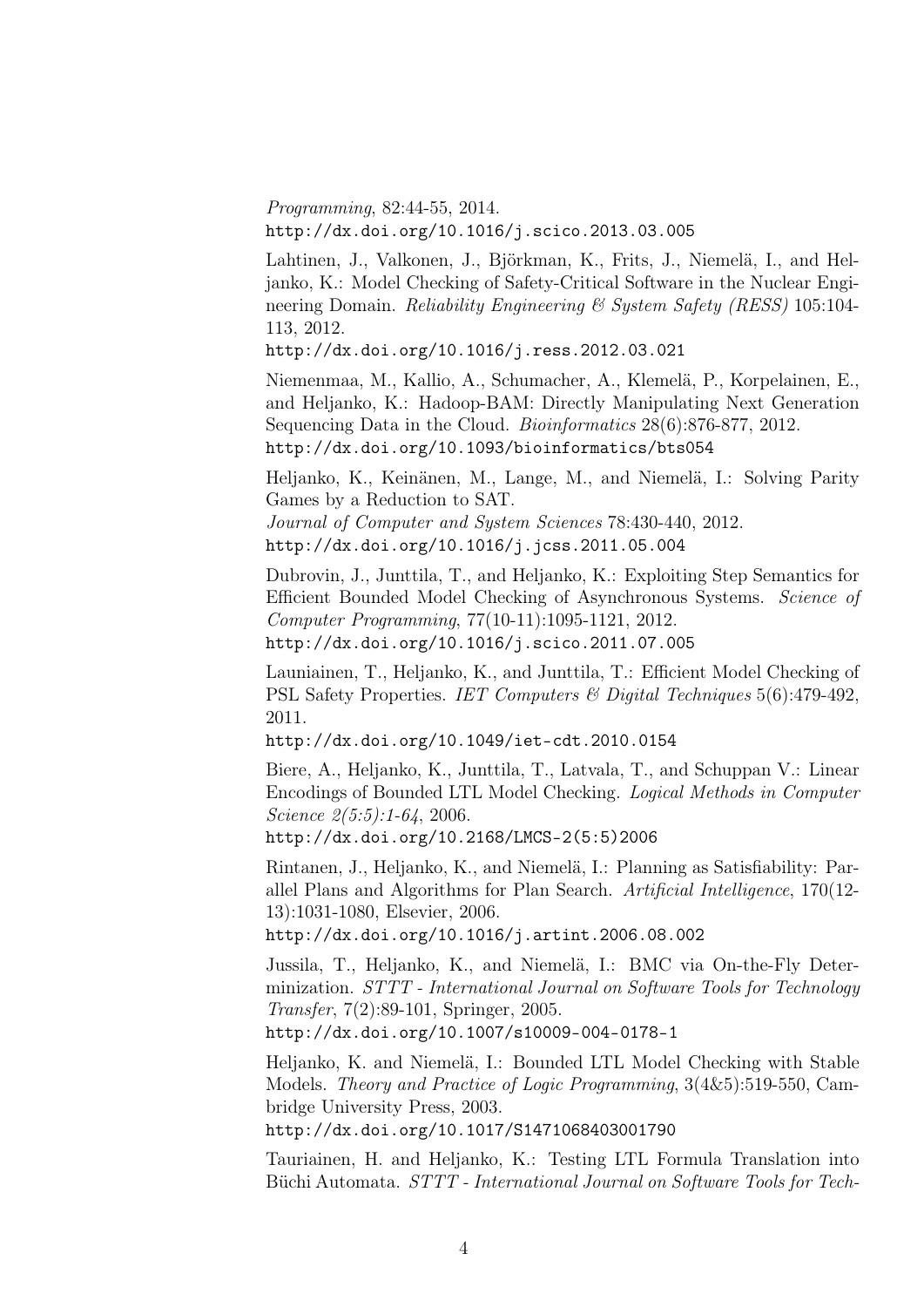nology Transfer, 4(1):57-70, Springer, 2002. http://dx.doi.org/10.1007/s100090200070

Latvala, T. and Heljanko, K.: Coping with Strong Fairness. Fundamenta Informaticae, 43(1-4):175-193, IOS Press, 2000. http://dx.doi.org/10.3233/FI-2000-43123409

Heljanko, K.: Using Logic Programs with Stable Model Semantics to Solve Deadlock and Reachability Problems for 1-Safe Petri Nets. Fundamenta Informaticae, 37(3):247-268, IOS Press, 1999. http://dx.doi.org/10.3233/FI-1999-37304

#### Refereed Conferences and Workshops

Hinkka, M., Lehto, T., Heljanko, K., and Jung, A.: Structural Feature Selection for Event Logs. In Proceedings of the Workshop on Business Process Innovation with Artificial Intelligence BPAI 2017, September 2017, Barcelona, Spain.

Ponce de León, H., Furbach, F., Heljanko, K., and Meyer, R.: Portability Analysis for Weak Memory Models. PORTHOS: One Tool for all Models. In Static Analysis - 24th International Symposium, SAS 2017, volume 10422 of Lecture Notes in Computer Science, pp. 299-320. https://doi.org/10.1007/978-3-319-66706-5\_15

Saarikivi, O., Heljanko, K.: LCTD: Tests-Guided Proofs for C Programs on LLVM - (Competition Contribution). In Tools and Algorithms for the Construction and Analysis of Systems - 22nd International Conference, TACAS 2016, volume 9636 of Lecture Notes in Computer Science, pp. 927-929. http://dx.doi.org/10.1007/978-3-662-49674-9\_62

Hinkka, M., Lehto, T., and Heljanko, K.: Assessing Big Data SQL frameworks for analyzing event logs. In *Proceedings of the 24th Euromicro Inter*national Conference on Parallel, Distributed and Network-Based Processing, Heraklion, Greece, pp. 101-108, IEEE, 2016.

http://dx.doi.org/10.1109/PDP.2016.26

Ponce de León, H., Rodríguez, C., Carmona, J., Heljanko, K. and Haar, S.: Unfolding-based process discovery. In Bernd Finkbeiner, Geguang Pu, and Lijun Zhang, editors, Automated Technology for Verification and Analysis - 13th International Symposium, ATVA 2015, Shanghai, China, October 12- 15, 2015, Proceedings, volume 9364 of Lecture Notes in Computer Science, pp. 31-47, Springer, 2015.

http://dx.doi.org/10.1007/978-3-319-24953-7\_4

Saarikivi, O. and Heljanko, K.: Reporting Races in Dynamic Partial Order Reduction. In Proceedings of the 7th NASA Formal Methods Symposium (NFM 2015), Pasadena, California, USA, April 27-29, 2015, Lecture Notes in Computer Science 9058, pp. 450-456, Springer, 2015. http://dx.doi.org/10.1007/978-3-319-17524-9\_35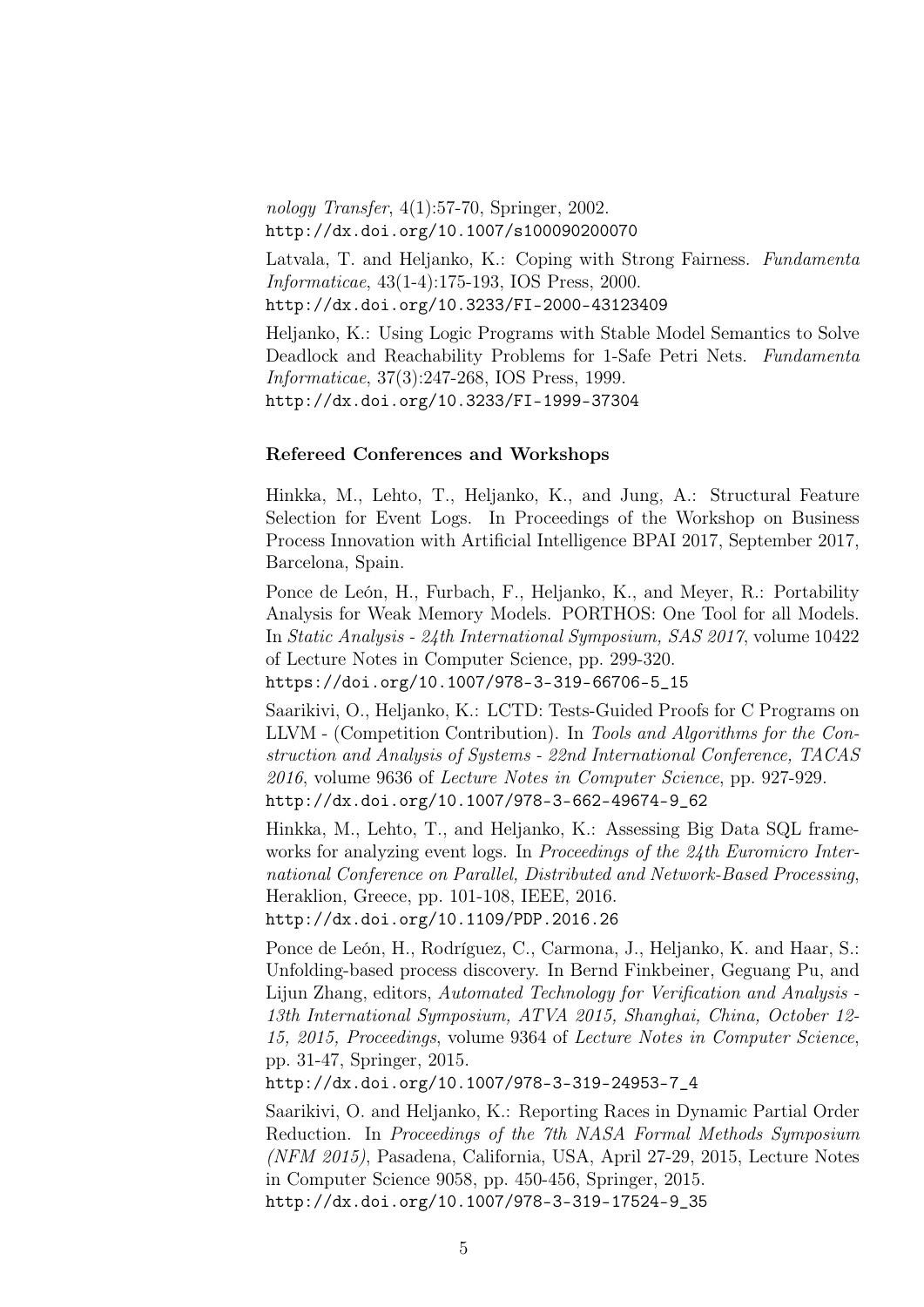Siirtola, A., Tripakis, S., and Heljanko, K.: When Do We (Not) Need Complex Assume-Guarantee Rules? In Proceedings of 15th International Conference on Application of Concurrency to System Design (ACSD 2015), pp. 30-39, Brussels, Belgium, June 21st to 26th, IEEE, 2015. http://doi.ieeecomputersociety.org/10.1109/ACSD.2015.19

Ponce-de-León, H., Saarikivi, O., Kähkönen, K., and Heljanko, K.: Unfolding based Minimal Test Suites for Testing Multithreaded Programs. In Proceedings of 15th International Conference on Application of Concurrency to System Design (ACSD 2015), pp. 40-49, Brussels, Belgium, June 21st to 26th, IEEE, 2015.

http://doi.ieeecomputersociety.org/10.1109/ACSD.2015.12

Kähkönen, K. and Heljanko K.: Testing Multithreaded Programs with Contextual Unfoldings and Dynamic Symbolic Execution. In Proceedings of 14th International Conference on Application of Concurrency to System Design (ACSD 2014), pp. 142-151, Tunis, Tunisia, June 23-27, 2014, IEEE Press.

http://dx.doi.org/10.1109/ACSD.2014.20

Kähkönen, K. and Heljanko, K.: Lightweight State Capturing for Automated Testing of Multithreaded Programs. In Tests and Proofs - 8th International Conference (TAP 2014), pp. 187-203, Lecture Notes in Computer Science 8570, York, UK, July 24-25, 2014.

http://dx.doi.org/10.1007/978-3-319-09099-3\_15

Kuismin, T. and Heljanko, K.: Increasing Confidence in Liveness Model Checking Results with Proofs. In Proceedings of the 9th Haifa Verification Conference (HVC 2013), pp. 32-43, Lecture Notes in Computer Science 8244, Haifa, Israel, 5-7 November 2013.

http://dx.doi.org/10.1007/978-3-319-03077-7\_3

Wieringa, S. and Heljanko, K.: Concurrent Clause Strengthening. In Proceedings of the 16th International Conference on Theory and Applications of Satisfiability Testing (SAT 2013), pp. 116-132, Lecture Notes in Computer Science 7962, Helsinki, Finland, July 8-12, 2013.

http://dx.doi.org/10.1007/978-3-642-39071-5\_10

Siirtola, A. and Heljanko, K.: Parametrised Compositional Verification with Multiple Process and Data Types. In Proceedings of the 13th International Conference on Application of Concurrency to System Design (ACSD 2013), pp. 67-76, Barcelona, Spain, Jul 8-10, 2013, IEEE Computer Society. http://dx.doi.org/10.1109/ACSD.2013.9

Wieringa, S. and Heljanko, K.: Asynchronous Multi-core Incremental SAT Solving. In Proceeding of the 19th International Conference on Tools and Algorithms for the Construction and Analysis of Systems (TACAS 2013), pp. 141-155, Lecture Notes in Computer Science 7795, 2013. http://dx.doi.org/10.1007/978-3-642-36742-7\_10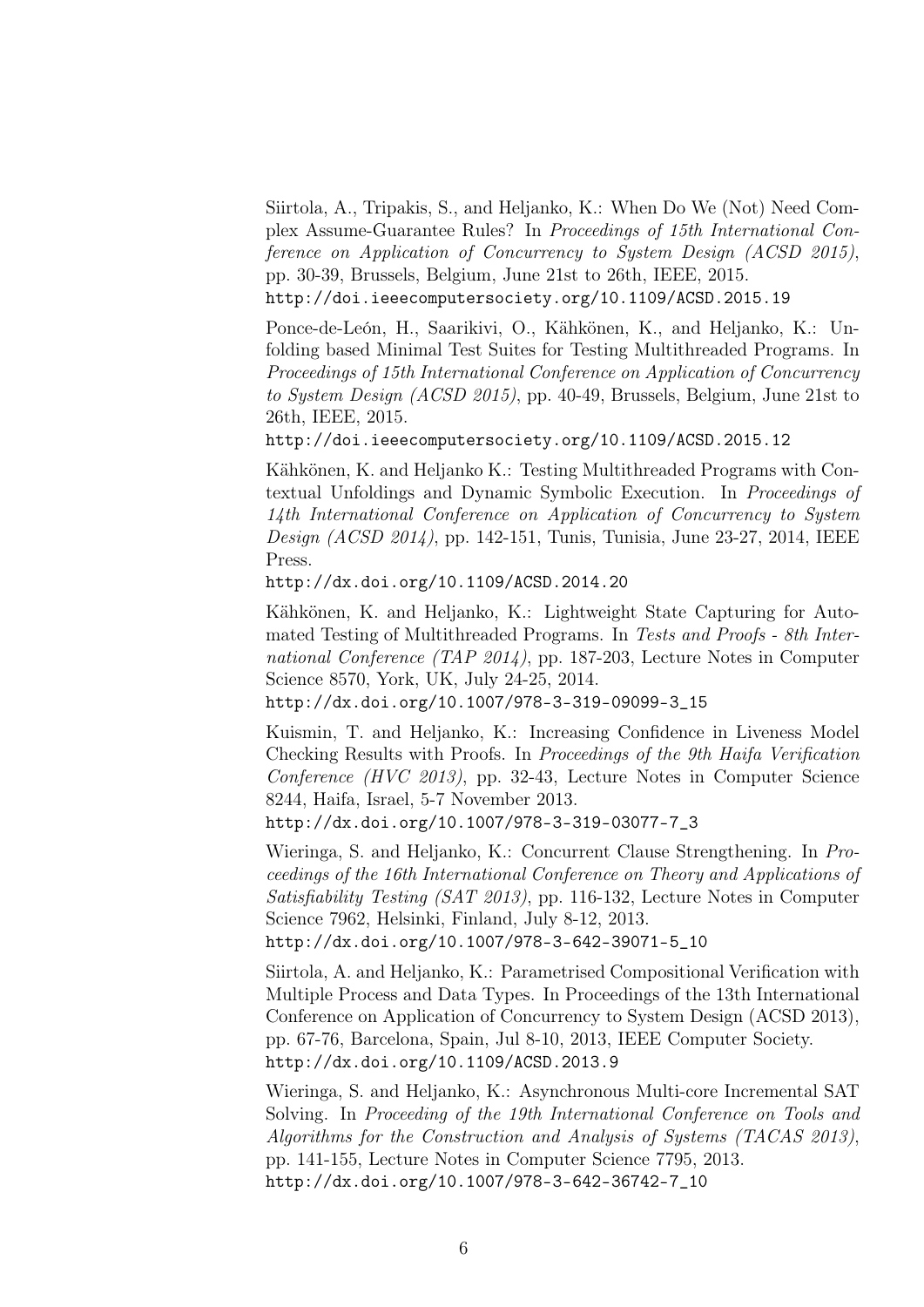Kähkönen, K., Saarikivi, O., and Heljanko, K.: LCT: A Parallel Distributed Testing Tool for Multithreaded Java Programs. In Proceedings the Sixth International Workshop on the Practical Application of Stochastic Modelling (PASM'12) and the Eleventh International Workshop on Parallel and Distributed Methods in Verification (PDMC'12), Electronic Notes in Theoretical Computer Science (ENTCS), Volume 296, 16 August 2013, pp. 253-259. http://dx.doi.org/10.1016/j.entcs.2013.09.002

Kähkönen, K., Saarikivi, O., and Heljanko, K.: Using Unfoldings in Automated Testing of Multithreaded Programs. In Proceedings of the 27th IEEE/ACM International Conference Automated Software Engineering 2012 (ASE 2012), pp. 150-159, Essen, Germany, September 2012. http://dx.doi.org/10.1145/2351676.2351698

Saarikivi, O., Kähkönen, K., and Heljanko,K.: Improving Dynamic Partial Order Reductions for Concolic Testing. In Proceedings of the 12th International Conference on Application of Concurrency to System Design (ACSD 2012), pp. 132-141, 2012.

http://dx.doi.org/10.1109/ACSD.2012.18

Gan, X., Dubrovin, J. and Heljanko, K.: A Symbolic Model Checking Approach to Verifying Satellite Onboard Software. In Electronic Communications of the EASST - Proceedings of the 11th International Workshop on Automated Verification of Critical Systems (AVoCS 2011), Volume 46, pp. 1-15, 2012.

http://journal.ub.tu-berlin.de/eceasst/article/download/681/699

Kähkönen, K., Launiainen, T, Saarikivi, O., Kauttio, J., Heljanko, K., and Niemelä, I.: LCT: An Open Source Concolic Testing Tool for Java Programs. In Proceedings of the 6th Workshop on Bytecode Semantics, Verification, Analysis and Transformation (BYTECODE'2011), pp. 75-80, Saarbrücken, Germany, March 2011.

http://users.ics.aalto.fi/kepa/publications/KahLauSaaKauHelNie-BYTECODE2011.pdf

Kähkönen, K., Kindermann, R., Heljanko, K., and Niemelä, I.: Experimental Comparison of Concolic and Random Testing for Java Card Applets. In Proceedings of the 17th International SPIN Workshop on Model Checking of Software (SPIN'2010), pp. 22-39, Lecture Notes in Computer Science 6349, Springer, Twente, The Netherlands, September 2010.

http://dx.doi.org/10.1007/978-3-642-16164-3\_3

Launiainen, T., Heljanko, K., Junttila, T.: Efficient Model Checking of PSL Safety Properties. In Proceedings of the 10th International Conference on Application of Concurrency to System Design (ACSD'2010), pp. 95-104, IEEE Computer Society Press, Braga, Portugal, June 2010. http://users.ics.aalto.fi/kepa/publications/LauHelJun-ACSD10.pdf

Wieringa, S., Niemenmaa, M., Heljanko, K.: Tarmo: A Framework for Parallelized Bounded Model Checking. In Proceedings of the 8th International

Workshop on Parallel and Distributed Methods in Verification (PDMC'09),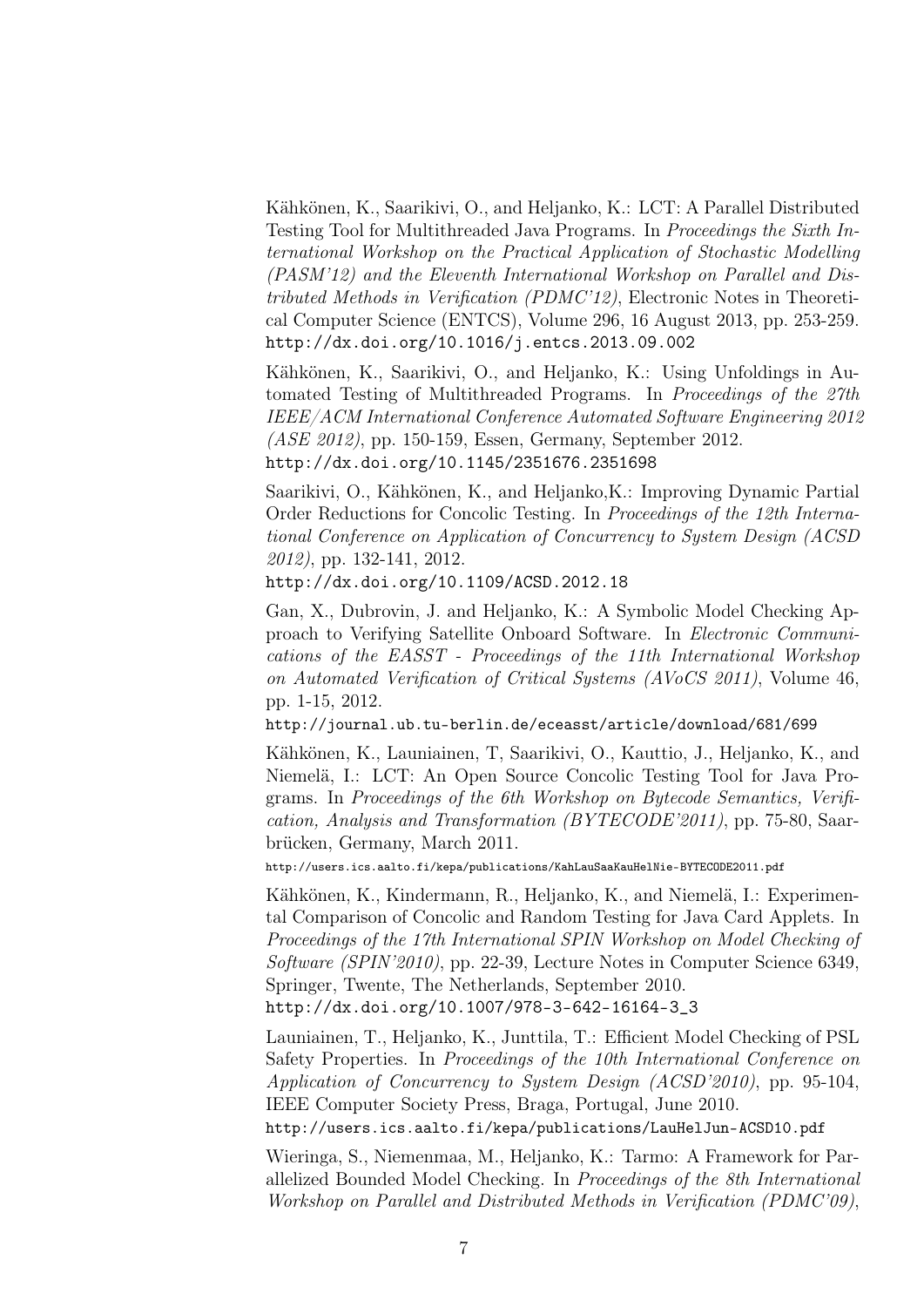Electronic Proceedings in Theoretical Computer Science (EPTCS) 14, pp. 62- 76, 2009.

http://dx.doi.org/10.4204/EPTCS.14.5

Kähkönen, K., Lampinen, J., Heljanko, K., and Niemelä, I.: The LIME Interface Specification Language and Runtime Monitoring Tool. In Proceedings of the 9th International Workshop on Runtime Verification (RV'2009), Lecture Notes in Computer Science 5779, Springer, Grenoble, France, June 2009, pp. 93-100.

http://dx.doi.org/10.1007/978-3-642-04694-0\_7

Axelsson, R., Heljanko, K., and Lange, M.: Analyzing Context-Free Grammars Using an Incremental SAT Solver. In Proceedings of the 35th International Colloquium on Automata, Languages, and Programming (ICALP 2008), Part II, Lecture Notes in Computer Science 5126, Springer, Reykjavik, Iceland, July 2008, pp. 410-422.

http://dx.doi.org/10.1007/978-3-540-70583-3\_34

Dubrovin, J., Junttila, T., and Heljanko, K.: Symbolic Step Encodings for Object Based Communicating State Machines. In Proceedings of the 10th IFIP International Conference on Formal Methods for Open Object-based Distributed Systems (FMOODS'2008), Lecture Notes in Computer Science 5051, Springer, Oslo, Norway, June 2008, pp. 96-112. http://dx.doi.org/10.1007/978-3-540-68863-1\_7

Heljanko, K., Junttila, T., Keinänen, M., Lange, M., and Latvala, T.: Bounded Model Checking for Weak Alternating Büchi Automata. In Proceedings of the 18th International Conference on Computer Aided Verification (CAV'2006), Lecture Notes in Computer Science 4144, Springer, Seattle, USA, August 2006, pp. 95-108.

http://dx.doi.org/10.1007/11817963\_12

Heljanko, K., Junttila, T., and Latvala, T.: Incremental and Complete Bounded Model Checking for Full PLTL. In Proceedings of the 17th International Conference on Computer Aided Verification (CAV'2005), Lecture Notes in Computer Science 3576, Springer, Edinburgh, Scotland, United Kingdom, July 2005. pp. 98-111.

http://dx.doi.org/10.1007/11513988\_10

Heljanko, K. and Ştefănescu, A.: Complexity Results for Checking Distributed Implementability. In Proceedings of the 5th International Conference on Application of Concurrency to System Design (ACSD'2005), IEEE Computer Society Press, St Malo, France, June 2005. pp. 78-87. http://dx.doi.org/10.1109/ACSD.2005.7

Latvala, T., Biere, A., Heljanko, K., and Junttila, T.: Simple is Better: Efficient Bounded Model Checking for Past LTL. In Proceedings of the 6th International Conference on Verification, Model Checking, and Abstract Interpretation (VMCAI'2005), Lecture Notes in Computer Science 3385,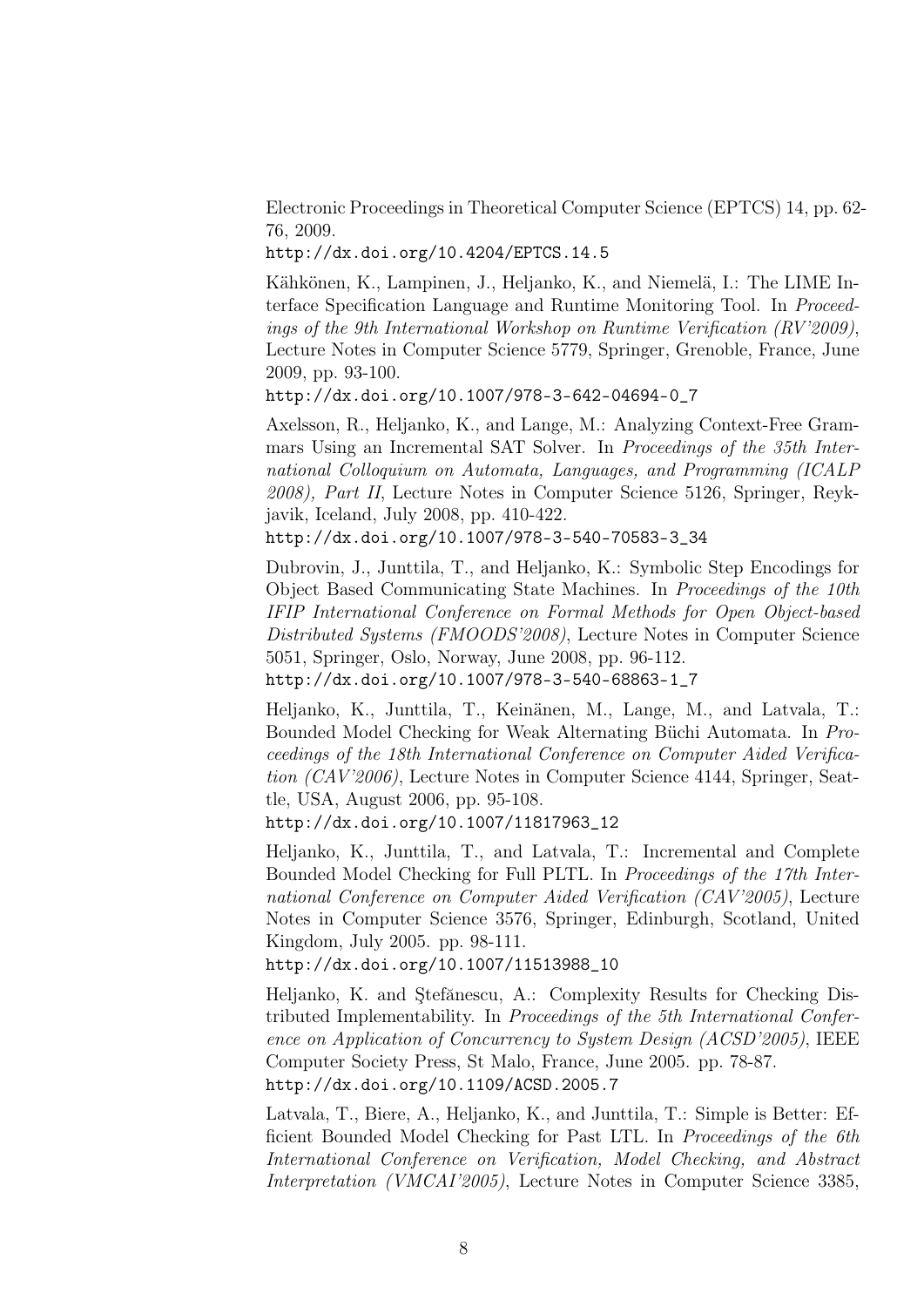Springer, Paris, France, January 2005. pp. 380-395. http://dx.doi.org/10.1007/978-3-540-30579-8\_25

Latvala, T., Biere, A., Heljanko, K., and Junttila, T.: Simple Bounded LTL Model Checking. In Proceedings of the 5th International Conference on Formal Methods in Computer-Aided Design (FMCAD'2004), Lecture Notes in Computer Science 3312, Springer, Austin, Texas, USA, November 2004. pp. 186-200.

http://dx.doi.org/10.1007/978-3-540-30494-4\_14

Rintanen, J., Heljanko, K., and Niemelä, I.: Parallel Encodings of Classical Planning as Satisfiability. In Proceedings of the 9th European Conference on Logics in Artificial Intelligence (JELIA'04), Lecture Notes in Computer Science 3229, Springer, Lisbon, Portugal, September 2004. pp. 307-319. http://dx.doi.org/10.1007/978-3-540-30227-8\_27

Jussila, T., Heljanko, K., and Niemelä, I.: BMC via On-the-Fly Determinization. In Proceedings of the First International Workshop on Bounded Model Checking (BMC'2003), volume 89(4) of Electronic Notes in Theoretical Computer Science, Elsevier, Boulder, Colorado, USA, July 2003. http://dx.doi.org/10.1016/S1571-0661(05)82543-5

Pyhälä, T. and Heljanko, K.: Specification Coverage Aided Test Selection. In Proceeding of the 3rd International Conference on Application of Concurrency to System Design (ACSD'2003), IEEE Computer Society, Guimaraes, Portugal, June 2003, pp. 187-195.

http://dx.doi.org/10.1109/CSD.2003.1207713

Heljanko, K., Khomenko, V., and Koutny, M.: Parallelisation of the Petri Net Unfolding Algorithm. In Proceedings of the 8th International Conference on Tools and Algorithms for the Construction and Analysis of Systems (TACAS'2002), Lecture Notes in Computer Science 2280, Springer, Grenoble, France, April 2002. pp. 371-385.

http://dx.doi.org/10.1007/3-540-46002-0\_26

Heljanko, K. and Niemelä, I.: Bounded LTL Model Checking with Stable Models. In Proceedings of the 6th International Conference on Logic Programming and Nonmonotonic Reasoning (LPNMR'2001), Lecture Notes in Artificial Intelligence 2173, Springer, Vienna, Austria, September 2001, pp. 200-212.

http://dx.doi.org/10.1007/3-540-45402-0\_15

Heljanko, K.: Bounded Reachability Checking with Process Semantics. In Proceedings of the 12th International Conference on Concurrency Theory (Concur'2001), Lecture Notes in Computer Science 2154, Springer, Aalborg, Denmark, August 2001, pp. 218-232.

http://dx.doi.org/10.1007/3-540-44685-0\_15

Esparza, J. and Heljanko, K.: Implementing LTL Model Checking with Net Unfoldings, In Proceedings of the 8th International SPIN Workshop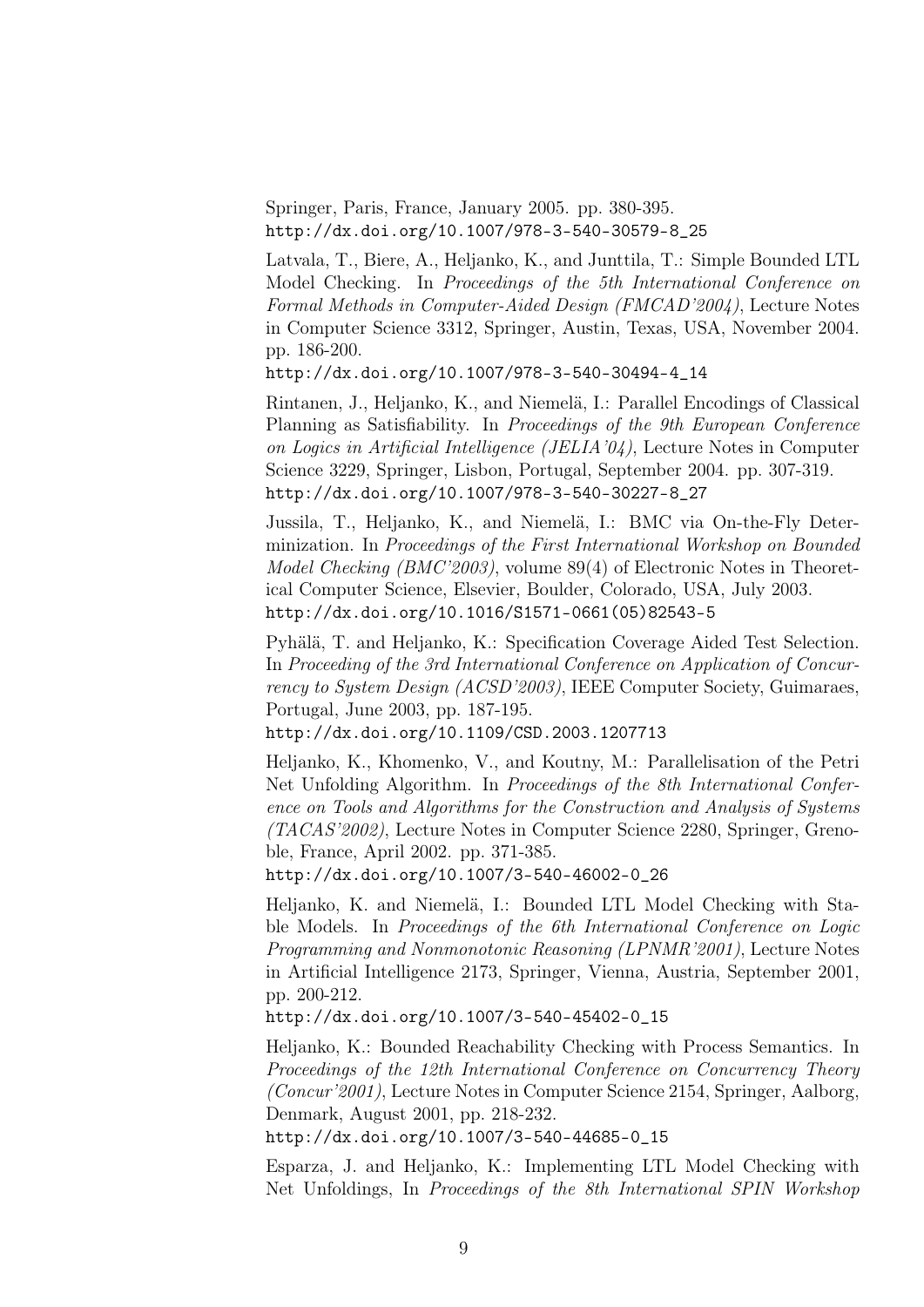on Model Checking of Software (SPIN'2001), Lecture Notes in Computer Science 2057, Springer, Toronto, Canada, May 2001, pp. 37-56. http://dx.doi.org/10.1007/3-540-45139-0\_4

Heljanko, K. and Niemelä, I.: Answer Set Programming and Bounded Model Checking. In Proceedings of the AAAI Spring 2001 Symposium on Answer Set Programming: Towards Efficient and Scalable Knowledge Representation and Reasoning, AAAI Press, Technical Report SS-01-01, Stanford, USA, March 2001, pp. 90-96.

http://users.ics.aalto.fi/kepa/publications/HelNie-ASP2001.pdf

Tauriainen, H. and Heljanko, K.: Testing SPIN's LTL Formula Conversion into Büchi Automata with Randomly Generated Input. In Proceedings of the 7th International SPIN Workshop on Model Checking of Software (SPIN'2000), Lecture Notes in Computer Science 1885, Springer, Stanford University, California, USA, August 2000, pp. 54-72.

http://dx.doi.org/10.1007/10722468\_4

Heljanko, K.: Model Checking with Finite Complete Prefixes is PSPACEcomplete. In Proceedings of the 11th International Conference on Concurrency Theory (Concur'2000), Lecture Notes in Computer Science 1877, Springer, State College, Pennsylvania, USA, August 2000, pp. 108-122. http://dx.doi.org/10.1007/3-540-44618-4\_10

Esparza, J. and Heljanko, K.: A New Unfolding Approach to LTL Model Checking. In Proceedings of the 27th International Colloquium on Automata, Languages and Programming (ICALP'2000), Lecture Notes in Computer Science 1853, Springer, Geneva, Switzerland, July 2000, pp. 475-486. http://dx.doi.org/10.1007/3-540-45022-X\_40

Heljanko, K.: Using Logic Programs with Stable Model Semantics to Solve Deadlock and Reachability Problems for 1-Safe Petri Nets. In Proceedings of Fifth International Conference on Tools and Algorithms for the Construction and Analysis of Systems (TACAS'99), Lecture Notes in Computer Science 1579, Springer, Berlin, March 1999, pp. 240-254.

http://dx.doi.org/10.1007/3-540-49059-0\_17

Heljanko, K.: Minimizing Finite Complete Prefixes. In Proceedings of the Workshop Concurrency, Specification & Programming 1999, Warsaw University, Warsaw, Poland, September 1999, pp. 83-95.

Latvala, T. and Heljanko, K.: Coping With Strong Fairness - On-the-fly Emptiness Checking for Streett Automata. In Proceedings of the Workshop Concurrency, Specification  $\mathcal B$  Programming 1999, Warsaw University, Warsaw, Poland, September 1999, pp. 107-118.

Heljanko, K.: Deadlock Checking for Complete Finite Prefixes Using Logic Programs with Stable Model Semantics (Extended Abstract). In Proceedings of the Workshop Concurrency, Specification  $\mathcal{B}$  Programming 1998, Informatik-Bericht Nr. 110, Humboldt-University, Berlin, September 1998, pp. 106-115.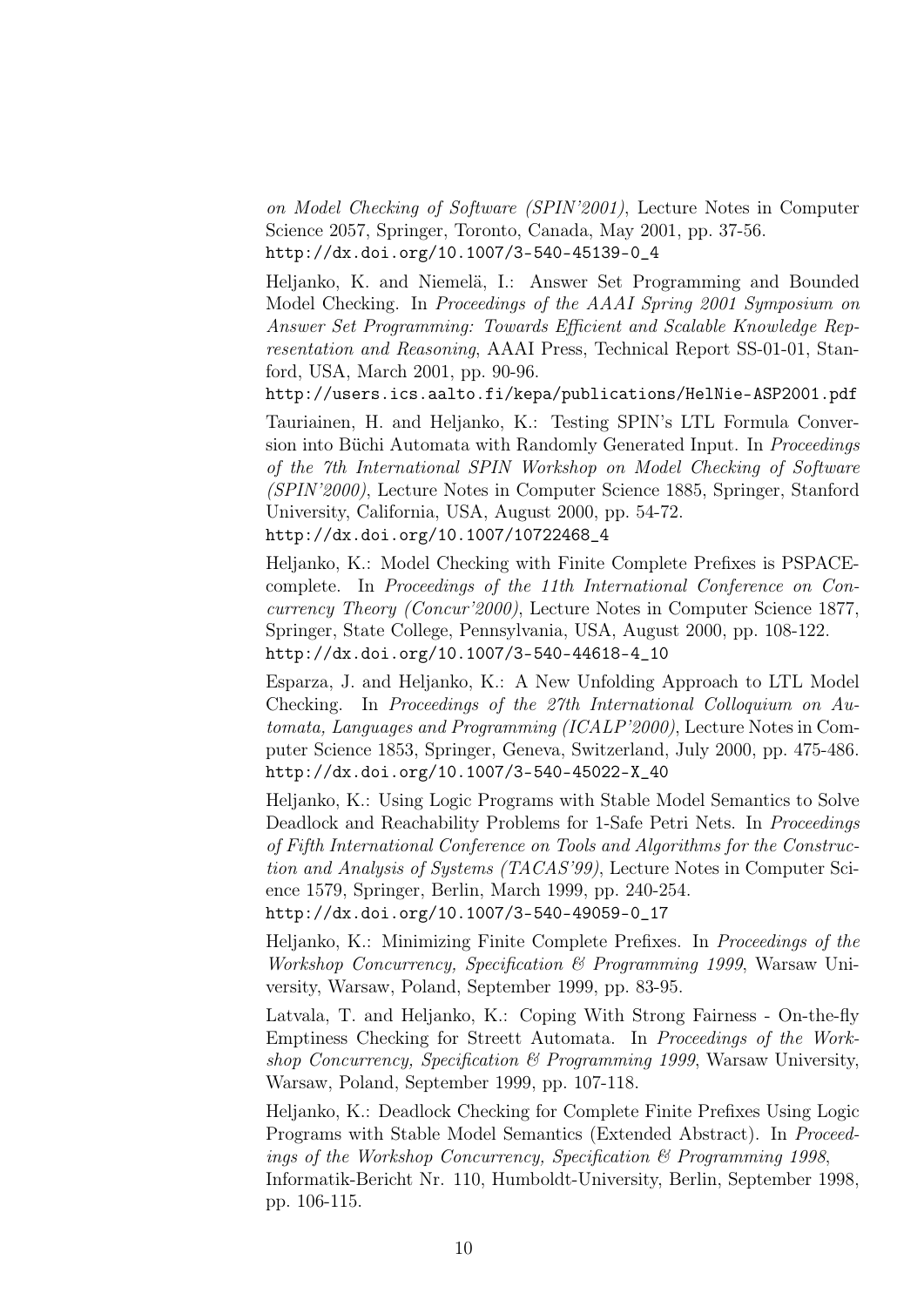Varpaaniemi, K., Heljanko, K., and Lilius, J.: PROD 3.2 - An Advanced Tool for Efficient Reachability Analysis. In Proceedings of the 9th International Conference on Computer Aided Verification (CAV'97), Lecture Notes in Computer Science 1254, Springer, Haifa, Israel, June 1997, pp. 472-475. http://dx.doi.org/10.1007/3-540-63166-6\_51

Heljanko, K.: Implementing a CTL Model Checker. In Proceedings of the Workshop Concurrency, Specification  $\mathcal B$  Programming 1996, Informatik-Bericht Nr. 69, Humboldt-University, Berlin, September 1996, pp. 75-84.

#### Theses

Heljanko, K.: Combining Symbolic and Partial Order Methods for Model Checking 1-Safe Petri Nets. Research Report A71, Laboratory for Theoretical Computer Science, Helsinki University of Technology, Espoo, Finland, Feb 2002,  $55 + 97p$ . D.Sc. (Tech.) Thesis.

http://lib.tkk.fi/Diss/2002/isbn9512258935/

Heljanko, K.: Model Checking the Branching Time Temporal Logic CTL. Research Report A45, Digital Systems Laboratory, Helsinki University of Technology, Espoo, May 1997, 69p. Master's Thesis.

#### Technical Reports and Other Non-Refereed Scientific Publications

Hinkka, M., Lehto, T., Heljanko, K., and Jung, A.: Structural Feature Selection for Event Logs, 2017.

arXiv preprint https://arxiv.org/abs/1710.02823

Ponce-de-León, H., Furbach, F., Heljanko, K., and Meyer., R.: Portability Analysis for Axiomatic Memory Models. PORTHOS: One Tool for all Models, 2017.

arXiv preprint https://arxiv.org/abs/1702.06704

Schumacher, A., Pireddu, L., Kallio, A., Niemenmaa, M., Korpelainen, E., Zanetti, G., and Heljanko, K.: Scripting for large-scale sequencing based on Hadoop. EMBnet.journal, volume 19.A: 84-85, 2013. Poster Abstract from The Next NGS Challenge Conference: Data Processing and Integration 14- 16 May 2013, Valencia, Spain.

http://journal.embnet.org/index.php/embnetjournal/article/view/628

Lahtinen, J., Launiainen, T., Heljanko, K., and Ropponen, J.: Model Checking Methodology for Large Systems, Faults and Asynchronous Behaviour - SARANA 2011 work report. VTT Technology 12, VTT Technical Research Centre of Finland, Espoo, 2012.

Niemenmaa, M., Schumacher, A., Heljanko, K., Kallio, A., Klemelä, P., Hupponen, T., and Korpelainen, E.: Hadoop-BAM: A Library for Genomic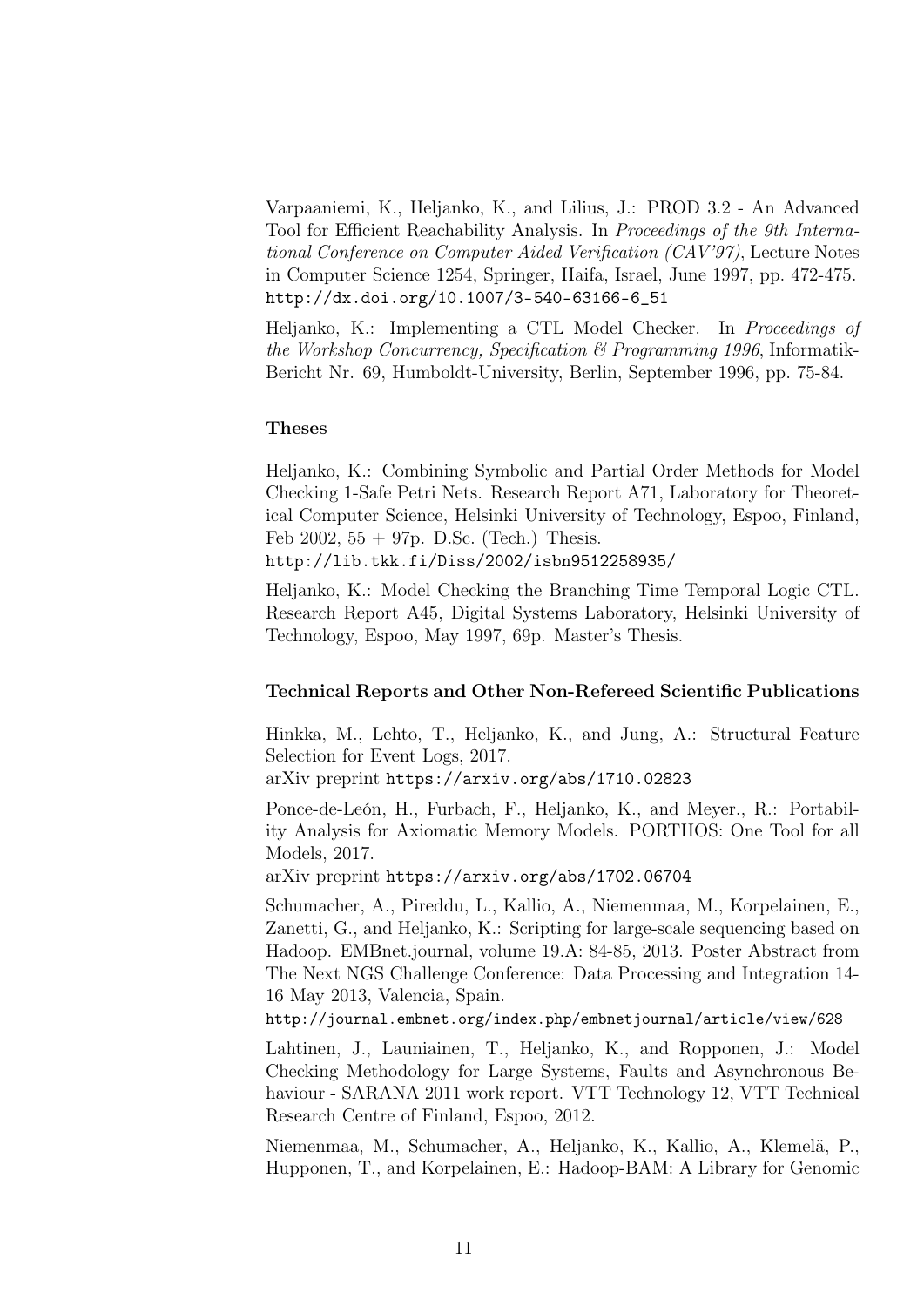Data Processing. In Proceedings of the 12th Annual Bioinformatics Open Source Conference (BOSC 2011), 2011.

Lampinen, J., Liedes, S., Kähkönen, K., Kauttio, J., and Heljanko, K: Interface Specification Methods for Software Components. Technical Report TKK-ICS-R25, Helsinki University of Technology, Department of Information and Computer Science, Espoo, Finland, December 2009, 52p.

Björkman, K. Frits, J., Valkonen, J., Lahtinen, J., Heljanko, K., Niemelä, I., and Hämäläinen, J. J.: Verification of Safety Logic Designs by Model Checking. In Sixth American Nuclear Society International Topical Meeting on Nuclear Plant Instrumentation, Control, and Human-Machine Interface Technologies NPIC&HMIT, Knoxville, Tennessee, April 5-9, American Nuclear Society, LaGrande Park, IL, 2009, on CD-ROM.

Valkonen, J., Koskimies, M., Björkman, K., Heljanko, K., Niemelä, I., and Hämäläinen, J. J.: Formal Verification of Safety Automation Logic Designs. In Automaatio XVIII Seminaari 2009, 17-18.3.2009, Helsinki, Finnish Society of Automation, 2009.

Björkman, K., Frits, J., Valkonen, J., Heljanko, K., and Niemelä, I.: Model-Based Analysis of a Stepwise Shutdown Logic - MODSAFE 2008 Work Report. VTT Working Papers 115, VTT Technical Research Centre of Finland, Espoo, Finland, Mar 2009, 41 p.

Valkonen, J., Koskimies, M., Pettersson, V., Heljanko, K., Holmberg, J.-E., Niemelä, I., and Hämäläinen, J. J.: Formal Verification of Safety I&C System Designs: Two Nuclear Power Plant Related Applications. In Enlarged Halden Programme Group Meeting - Proceedings of the Man-Technology-Organisation Sessions, page C4.2. Institutt for Energiteknikk, Halden, Norway, May 2008, 11 p.

Valkonen, J., Karanta, I., Koskimies, M., Heljanko, K., Niemelä, I., Sheridan, D., and Bloomfield, R. E.: NPP Safety Automation Systems Analysis - State of the Art. VTT Working Papers 94, VTT Technical Research Centre of Finland, Espoo, Finland, April 2008, 62 p.

Valkonen, J., Petterson, V., Björkman, K., Holmberg, J., Koskimies, M., Heljanko, K., and Niemelä, I.: Model-Based Analysis of an Arc Protection and an Emergency Cooling System - MODSAFE 2007 Working Report. VTT Working Papers 93, VTT Technical Research Centre of Finland, Espoo, Finland, February 2008, 51 p.

Heljanko, K.: Verification Methods Based on Propositional Logic Satisfiability. Abstract in the Abstract collection of Finnish Mathematical Days 2008, Espoo, Finland, Jan 3-4, 1 p.

Dubrovin, J. and Junttila, T., and Heljanko, K.: Symbolic Step Encodings for Object Based Communicating State Machines. Technical Report B24, Laboratory for Theoretical Computer Science, Helsinki University of Technology, Espoo, Finland, December 2007, 25 p.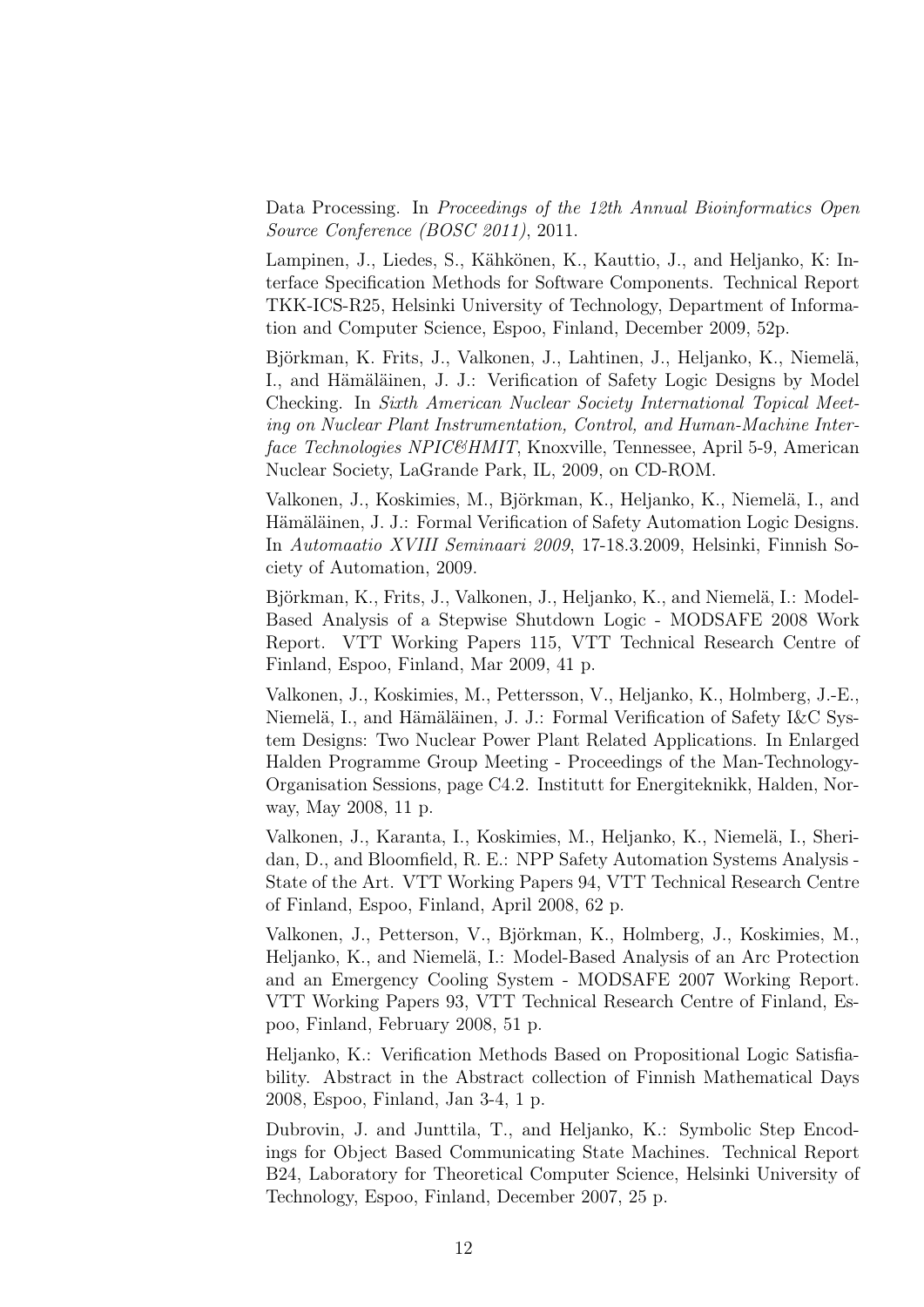| Rintanen, J., Heljanko, K., and Niemelä, I.: Planning as Satisfiability: Par- |
|-------------------------------------------------------------------------------|
| allel Plans and Algorithms for Plan Search. Technical report 216, Institute   |
| of Computer Science at Freiburg University, 2005, 56p.                        |

Heljanko, K. and Ştefănescu, A.: Complexity Results for Checking Distributed Implementability. Technical Report 05/2004, Institute of Formal Methods in Computer Science, University of Stuttgart, October 2004, 37p.

Latvala, T., Biere, A., Heljanko, K., and Junttila, T.: Simple Bounded LTL Model Checking. Research Report A92, Laboratory for Theoretical Computer Science, Helsinki University of Technology, Espoo, Finland, July 2004, 16p.

Rintanen, J., Heljanko, K., and Niemelä, I.: Parallel Encodings of Classical Planning as Satisfiability. Technical Report 198, Institute of Computer Science, Freiburg University, February 2004, 8p.

Heljanko, K., Khomenko, V., and Koutny, M.: Parallelisation of the Petri Net Unfolding Algorithm. Technical Report CS-TR-733, Department of Computing Science, University of Newcastle upon Tyne, June 2001, 14p.

Esparza, J. and Heljanko, K.: Implementing LTL Model Checking with Net Unfoldings, Research Report A68, Laboratory for Theoretical Computer Science, Helsinki University of Technology, Espoo, Finland, May 2001, 29p.

Heljanko, K. and Niemelä, I.: Petri Net Analysis and Nonmonotonic Reasoning. In Leksa Notes in Computer Science - Festschrift in Honour of Professor Leo Ojala, Research Report A63, Helsinki Univeristy of Technology, Laboratory for Theoretical Computer Science, October 2000, pp. 7-19.

Esparza, J. and Heljanko, K.: A New Unfolding Approach to LTL Model Checking. Research Report A60, Laboratory for Theoretical Computer Science, Helsinki University of Technology, Espoo, Finland, April 2000, 32p.

Heljanko, K.: Deadlock and Reachability Checking with Finite Complete Prefixes. Research Report A56, Laboratory for Theoretical Computer Science, Helsinki University of Technology, Espoo, Dec 1999, 70p.

Grants: Over 3 015 000 Eur of external funding obtained for the research group of Heljanko and additional 600 000 Eur for HPC infrastructure of Aalto in the following projects:

> Grant for research project "SINGPRO - Synergistic and Intelligent Process Optimization", from Academy of Finland, Jan 2018-Dec 2019.

> Subgrant for research project "NBxED - New Business from Cross-enterprise Data", from Tekes – the Finnish Funding Agency for Technology, Jan 2016- Aug 2017.

> Subgrant for research project "OCEAN - Cloud Computing in Finland", from Tekes – the Finnish Funding Agency for Technology, Jan 2015-Dec 2015.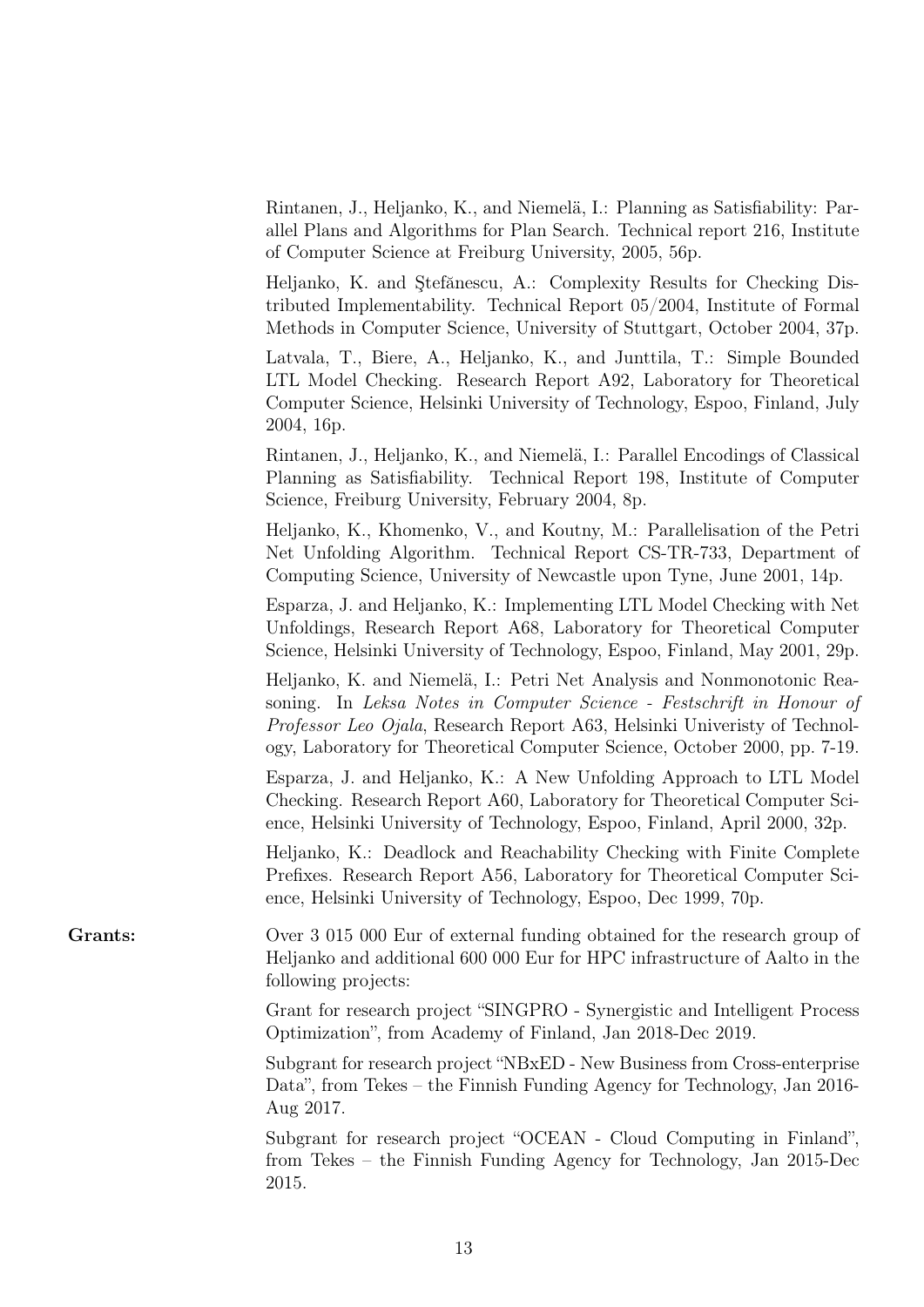Grant for research project "Advanced Parallel Testing and Verification Methods for Distributed Systems", from Academy of Finland, Sep 2014-Aug 2018.

Aalto person in charge for the High Performance Infrastructure Funding of "Finnish Grid and Cloud Infrastructure (FGCI) Stage 2: Enabling data sciences", Computing Infrastructure for Aalto from Academy of Finland, 600 000 Eur External funding, 2018-2019.

Person in charge of project "Data to Intelligence" at Aalto University, a four year data mining project with around 40 Finnish partners from Tekes – the Finnish Funding Agency for Technology and Innovation Digile ICT SHOK programme, Feb 2012-Jun 2016.

Program director and grant holder of Helsinki Institute for Information Technology HIIT research programme "Distributed and Mobile Cloud Systems", Mar 2013-Jun 2016.

Microsoft Mobile Devices India University Relations Research Grant: "Mobile Big Data science Research exploration projects associated with Predictive Data Analytics, Machine Learning powered by mobile Cloud services", 2014-2016.

Subgrant of Aalto University School of Science Energy Program project "Green ICT - Leapfrogging energy efficiency through multidisciplinary system design", Jan 2013-Dec 2014.

Grant for research project "Parallel and Distributed Methods in Verification (PDMV)" led by Keijo Heljanko, from Academy of Finland, Jan 2011-Dec 2014.

Grant for research project "Safety evaluation and reliability analysis of nuclear automation (SARANA)", joint project with VTT Technical Research Centre of Finland, from SAFIR 2014: The Finnish Research Programme on Nuclear Power Plant Safety 2011-2014, Feb 2011-Jan 2015.

Grant for research project "Cloud Software", a joint sub-project with Aalto University Department of Computer Science and Engineering, from Tekes – the Finnish Funding Agency for Technology and Innovation Cloud Software ICT SHOK programme, with 30 Finnish partners, Jan 2010-Dec 2013.

Grant for "Analysis Methods for Big Data" subproject of project "EUROPA – EIT's cloud-based data-intensive computing infrastructure", funded by the EIT ICT Labs Cloud Computing Research Action line, main project led by TU Berlin, Jan-Dec 2012.

Grant for "Benchmarking" subproject of project "Testbeds for Cloud Computing" funded by the EIT ICT Labs, main project led by SICS, Jan-Dec 2011.

Grant for research project "Reduced Certification Costs for Trusted Multicore Platforms (RECOMP)", an ARTEMIS-JU project partly funded by Tekes, with 41 partners from 9 European countries, Apr 2010-Mar 2013.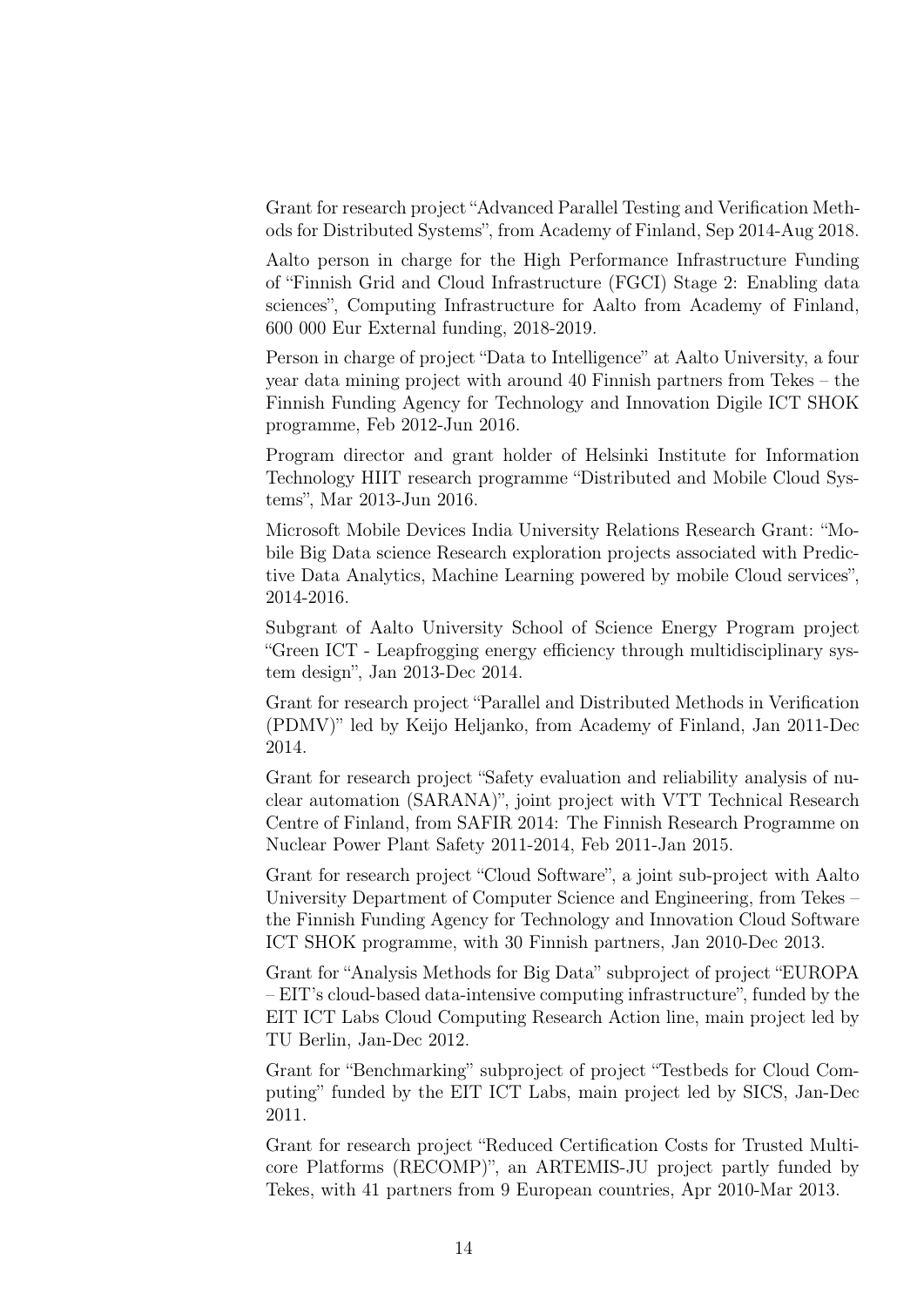|                    | Grant for research project "Computer Aided Verification Theory and Tools"<br>led by Keijo Heljanko, from Technology Industries of Finland Centennial<br>Foundation, 2007-2009.                                                                                                                   |
|--------------------|--------------------------------------------------------------------------------------------------------------------------------------------------------------------------------------------------------------------------------------------------------------------------------------------------|
|                    | Grant for "Outstanding junior research group of Helsinki University of Tech-<br>nology (TKK)" to "Model Checking Research Group" led by Keijo Heljanko<br>for the two year term Aug 2006–Jul 2008. Only three grants were granted<br>at TKK.                                                     |
|                    | Academy of Finland grant for research expenses of the Academy Research<br>Fellow under the title "Testing, Verification, and Synthesis of Distributed<br>Systems" 2009-2010, 2006-2008, and 2005.                                                                                                |
|                    | Academy of Finland grant for research work abroad, 2003.                                                                                                                                                                                                                                         |
| PhD Students:      | Ilari Maarala and Olli Saarikivi.                                                                                                                                                                                                                                                                |
|                    | <b>External PhD Stud.:</b> Ahmed Hussnain (Tieto) and Markku Hinkka (QPR Software).                                                                                                                                                                                                              |
| Thesis Supervisor: | Doctoral Thesis: Jussi Lahtinen: <i>Model Checking Large Nuclear Power</i><br>Plant Safety System Designs, Department of Computer Science, Oct 2016.                                                                                                                                             |
|                    | Doctoral Thesis: Kari Kähkönen: Automated Systematic Testing Methods<br>for Multithreaded Programs, Aalto University, Department of Computer Sci-<br>ence, Feb 2015. Granted the Aalto Computer Science Department Thesis<br>Award for 2015 (two awards were granted at the Department in 2015). |
|                    | Doctoral Thesis: Siert Wieringa: <i>Incremental Satisfiability Solving and its</i><br><i>Applications</i> , Aalto University, Department of Computer Science and Engi-<br>neering, Mar 2014.                                                                                                     |
| Thesis Instructor: | Doctoral Thesis: Misa Keinänen: Techniques for Solving Boolean Equa-<br>tion Systems, Helsinki University of Technology, Department of Computer<br>Science and Engineering, Dec 2006.                                                                                                            |
|                    | Doctoral Thesis: Heikki Tauriainen: Automata and Linear Temporal Logic:<br><i>Translations with Transition-Based Acceptance</i> , Helsinki University of Tech-<br>nology, Department of Computer Science and Engineering, Oct 2006.                                                              |
|                    | Doctoral Thesis: Toni Jussila: On Bounded Model Checking of Asynchronous<br>Systems, Helsinki University of Technology, Department of Computer Sci-<br>ence and Engineering, Oct 2005.                                                                                                           |
|                    | Doctoral Thesis: Timo Latvala: Automata-Theoretic and Bounded Model<br><i>Checking for Linear Temporal Logic</i> , Helsinki University of Technology, De-<br>partment of Computer Science and Engineering, Aug 2005.                                                                             |
|                    | In addition supervisor or instructor for $60+$ Master's Theses and $20+$ Bach-<br>elor's Theses.                                                                                                                                                                                                 |
| Alumni Postdocs:   | PhD Hernán Ponce de León, currently researcher at Fortiss, Muenchen,<br>Germany.                                                                                                                                                                                                                 |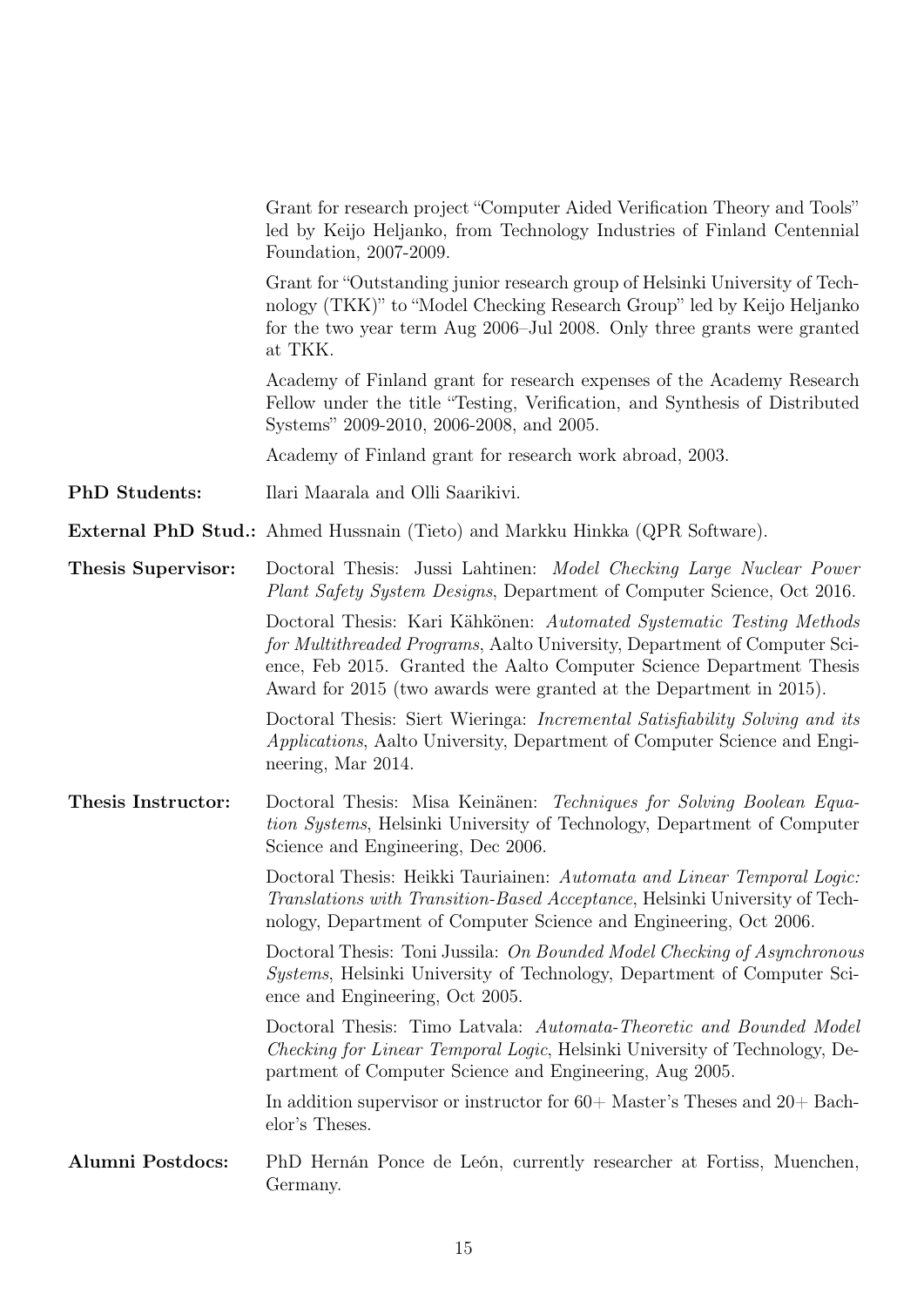PhD Khalid Latif, currently Lead Big Data Engineer at Dentsu Aegis Network.

PhD Antti Siirtola, currently Lecturer at University of Oulu, Finland.

D.Sc. (Tech.) André Schumacher, currently Data Scientist at Reaktor.com, Helsinki, Finland.

D.Sc. (Tech.) Jori Dubrovin, currently Model Based Testing Tool Developer at Conformiq Ltd.

D.Sc. (Tech.) Tommi Junttila, currently Docent and University Lecturer at Department of Computer Science, Aalto University.

## Thesis Examination: Doctoral Thesis Examination Board Member: Alfons Laarman, Scalable Multi-Core Model Checking, University of Twente, The Netherlands, May 2014.

Doctoral Thesis Examination Board Member: Sergio Mover, Verification of Hybrid Systems using Satisfiability Modulo Theories, University of Trento, Italy, Mar 2014.

Doctoral Thesis Examination Board Member: John Ardelius, On the Performance Analysis of Large Scale, Dynamic, Distributed and Parallel Systems, KTH, Royal Institute of Technology, Stockholm, Sweden, Dec 2013.

Doctoral Thesis External Examiner: César Rodríguez: Verification Based on Unfoldings of Petri Nets with Read Arcs, ENS Cachan, France, Dec 2013.

Doctoral Thesis External Examiner: Christian Kern: Methods for the Diagnosis and Automatic Repair of Software Systems, Technische Universität München, Germany, Jun 2013.

Doctoral Thesis Opponent: Marko Kääramees: A Symbolic Approach to Model-based Online Testing, Tallinn University of Technology, Faculty of Information Technology, Department of Computer Science, Estonia, Nov 2012.

Doctoral Thesis Opponent: Antti Jääskeläinen: Design, Implementation and Use of a TestModel Library for GUI Testing of Smartphone Applications, Tampere University of Technology, Department of Software Systems, Jan 2011.

Member of the Doctoral Thesis Examination Committee of Doctoral Thesis: Noomene Ben Henda: Infinite-state Stochastic and Parameterized Systems, Uppsala University, Jun 2008.

Doctoral Thesis Opponent: Henri Hansen: Alternatives to Büchi Automata, Tampere University of Technology, Department of Information Technology, Oct 2007.

## Thesis Reviewer: Doctoral Thesis Pre-examiner: Petr Bauch, Automating Software Development with Explicit Model Checking, Masaryk University, Faculty of Informatics, Czech Republic, Jan 2016.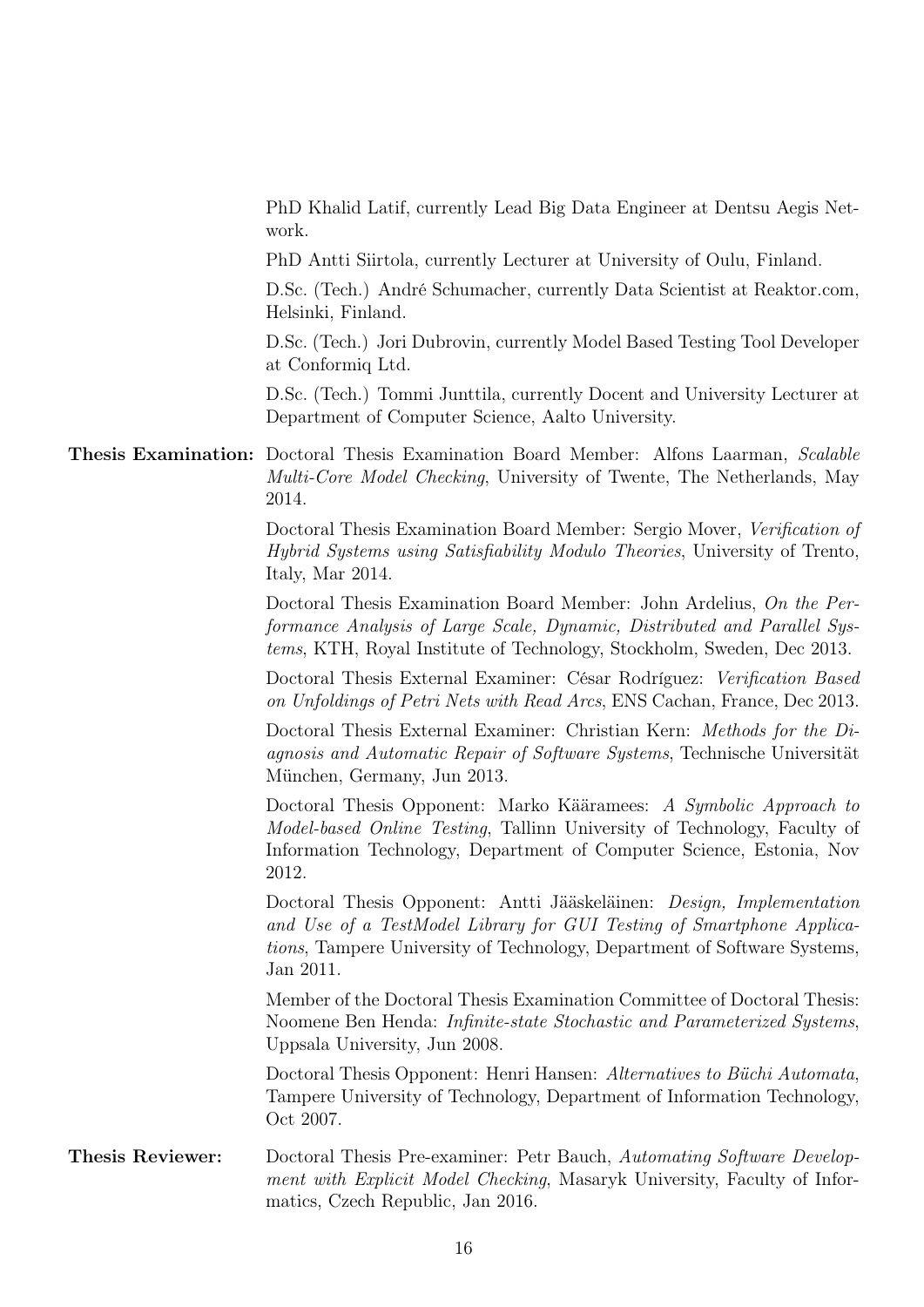|                  | Doctoral Thesis Pre-examiner: César Rodríguez: Verification Based on Un-<br>foldings of Petri Nets with Read Arcs, ENS Cachan, France, Dec 2013.                                                                                           |
|------------------|--------------------------------------------------------------------------------------------------------------------------------------------------------------------------------------------------------------------------------------------|
|                  | Doctoral Thesis Pre-examiner: Christian Kern: Methods for the Diagno-<br>sis and Automatic Repair of Software Systems. Technische Universität<br>München, Germany, May 2013.                                                               |
|                  | Doctoral Thesis Pre-examiner: Milan Ceška: Designing Data-Parallel Graph<br><i>Algorithms for Model Checking.</i> Masaryk University, Faculty of Informatics,<br>Czech Republic, May 2012.                                                 |
|                  | Doctoral Thesis Pre-examiner: Antti Jääskeläinen: Design, Implementation<br>and Use of a TestModel Library for GUI Testing of Smartphone Applica-<br>tions. Tampere University of Technology, Department of Software Systems,<br>Oct 2010. |
|                  | Doctoral Thesis Pre-examiner: Jukka Suomela: Optimisation Problems in<br>Wireless Sensor Networks: Local Algorithms and Local Graphs. University<br>of Helsinki, Department of Computer Science, Apr 2009.                                 |
|                  | Doctoral Thesis Pre-examiner: Pauli Miettinen: Matrix Decomposition Meth-<br>ods for Data Mining: Computational Complexity and Algorithms. Univer-<br>sity of Helsinki, Department of Computer Science Mar 2009.                           |
|                  | Doctoral Thesis Pre-examiner: Henri Hansen: Alternatives to Büchi Au-<br><i>tomata</i> , Tampere University of Technology, Department of Information Tech-<br>nology, Jun 2007.                                                            |
| $PC$ (co-)chair: | ACSD 2012 - 12th International Conference on Application of Concurrency<br>to System Design.                                                                                                                                               |
|                  | PDMC 2012 - 11th International Workshop on Parallel and Distributed<br>Methods in verification (co-located with QEST 2012)                                                                                                                 |
|                  | AIPA/SVARM 2012 - Joint Workshop Automation in Proof Assistants<br>Synthesis, Verification, and Analysis of Rich Models (co-located with<br>ETAPS 2012)                                                                                    |
|                  | PDMC 2011 - 10th International Workshop on Parallel and Distributed<br>Methods in verification (co-located with CAV 2011)                                                                                                                  |
| Track chair:     | FMCAD 2017 Student Forum - Chairman of the Student Forum track held<br>at FMCAD 2017.                                                                                                                                                      |
|                  | SEAA 2012 - 38th EUROMICRO Conference on Software Engineering and<br>Advanced Applications, Track: Cloud Software (CS).                                                                                                                    |
| PC member:       | MARS - 3rd Workshop on Models for Formal Analysis of Real Systems,<br>2018.                                                                                                                                                                |
|                  | GAM - Graphs as Models Workshop, 2017-2015.                                                                                                                                                                                                |
|                  | NWPT - Nordic Workshop on Programming Theory: 2017-2014.                                                                                                                                                                                   |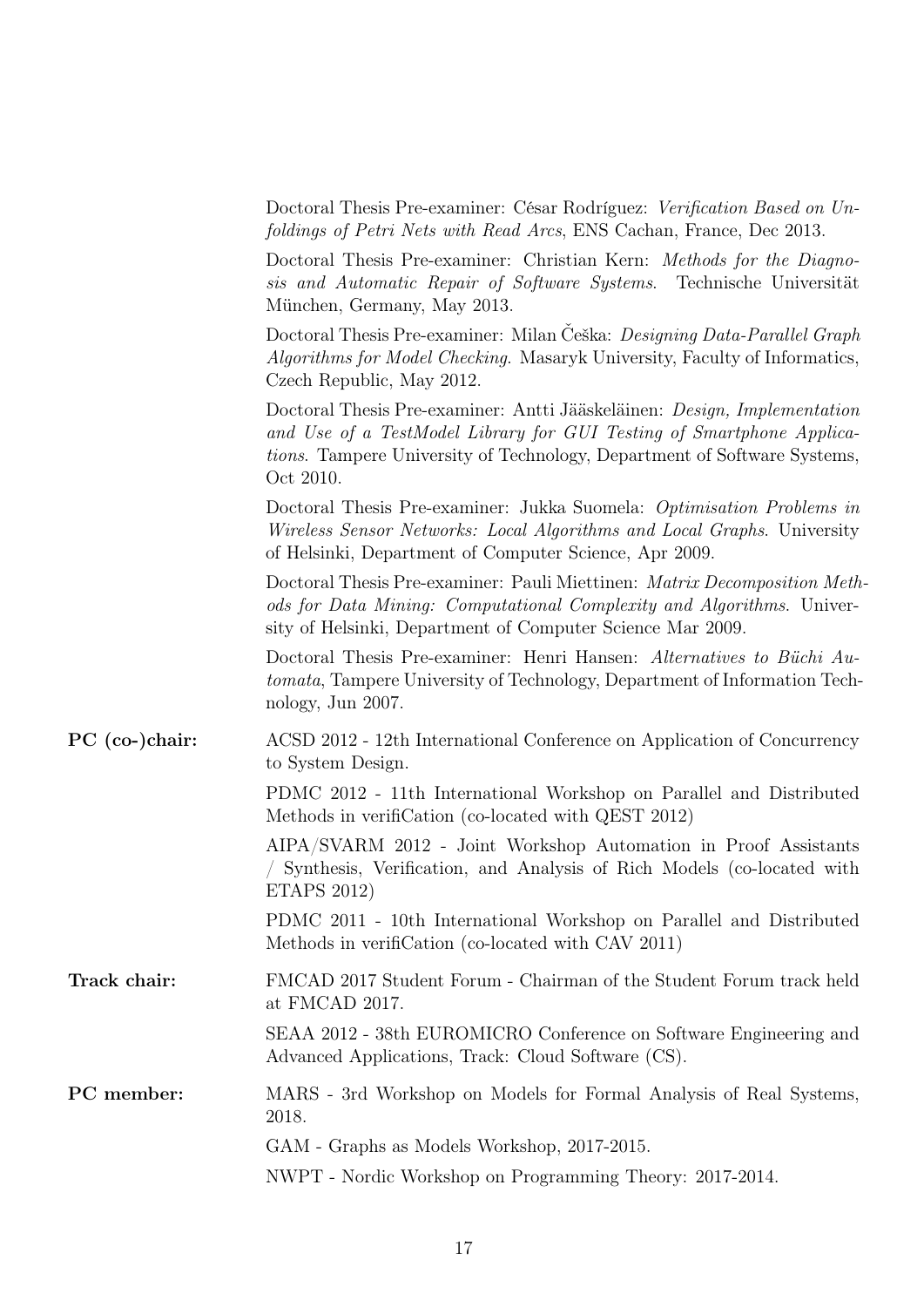ACSD - International Conference on Application of Concurrency in System Design: 2016-2013, 2011-2007.

FMCAD - International Conference on Formal Methods in Computer-Aided Design: 2016-2013.

TIME - International Symposium on Temporal Representation and Reasoning: 2016-2012, 2009, 2007-2006.

SV-COMP - 5th International Competition on Software Verification: 2016.

AVoCS - International Workshop on Automated Verification of Critical Systems: 2015, 2012.

FOCLASA - International Workshop on Foundations of Coordination Languages and Self Adaptive Systems: 2015, 2013.

SEAA - EUROMICRO Conference on Software Engineering and Advanced Applications, Track: Cloud Software (CS), 2015, 2014, 2013, 2011.

CAV - International Conference on Computer Aided Verification: 2014, 2011.

CONCUR - International Conference on Concurrency Theory: 2014, 2012- 2011.

FMICS 2014 - 19th International Workshop on Formal Methods for Industrial Critical Systems.

GRAPHITE - Workshop on Graph Inspection and Traversal Engineering: 2014-2013

MEMICS 2012 - 8th Doctoral Workshop on Mathematical and Engineering Methods in Computer Science.

SOFSEM - Conference on Current Trends in Theory and Practice of Computer Science: 2011, 2009.

PDMC/HiBi 2010 - 9th International Workshop on Parallel and Distributed Methods in Verification (PDMC 2010) joint with 2nd International Workshop on High Performance Computational Systems Biology (HiBi 2010).

PDMC - International Workshop on Parallel and Distributed Methods in Verification: 2009-2008.

Workshop on unfolding and partial order techniques (UFO 2007).

**Organizer:** Competition co-chair of the Hardware Model Checking Competition (HWMCC'11, 12, 13, 14, 15 & 17) held in conjunction with FMCAD'11, 12, 13, 15 & 17, and CAV'14.

> Co-organizer of Third International SAT/SMT PhD Summer School 2013, Espoo, Finland, 3-5 Jul 2013, affiliated with SAT 2013.

Invited Tutorials: Hands-on tutorial on "Satisfiability Modulo Theories (SMT)" at three summer schools, at 3rd and 4th International SAT/SMT PhD Summer School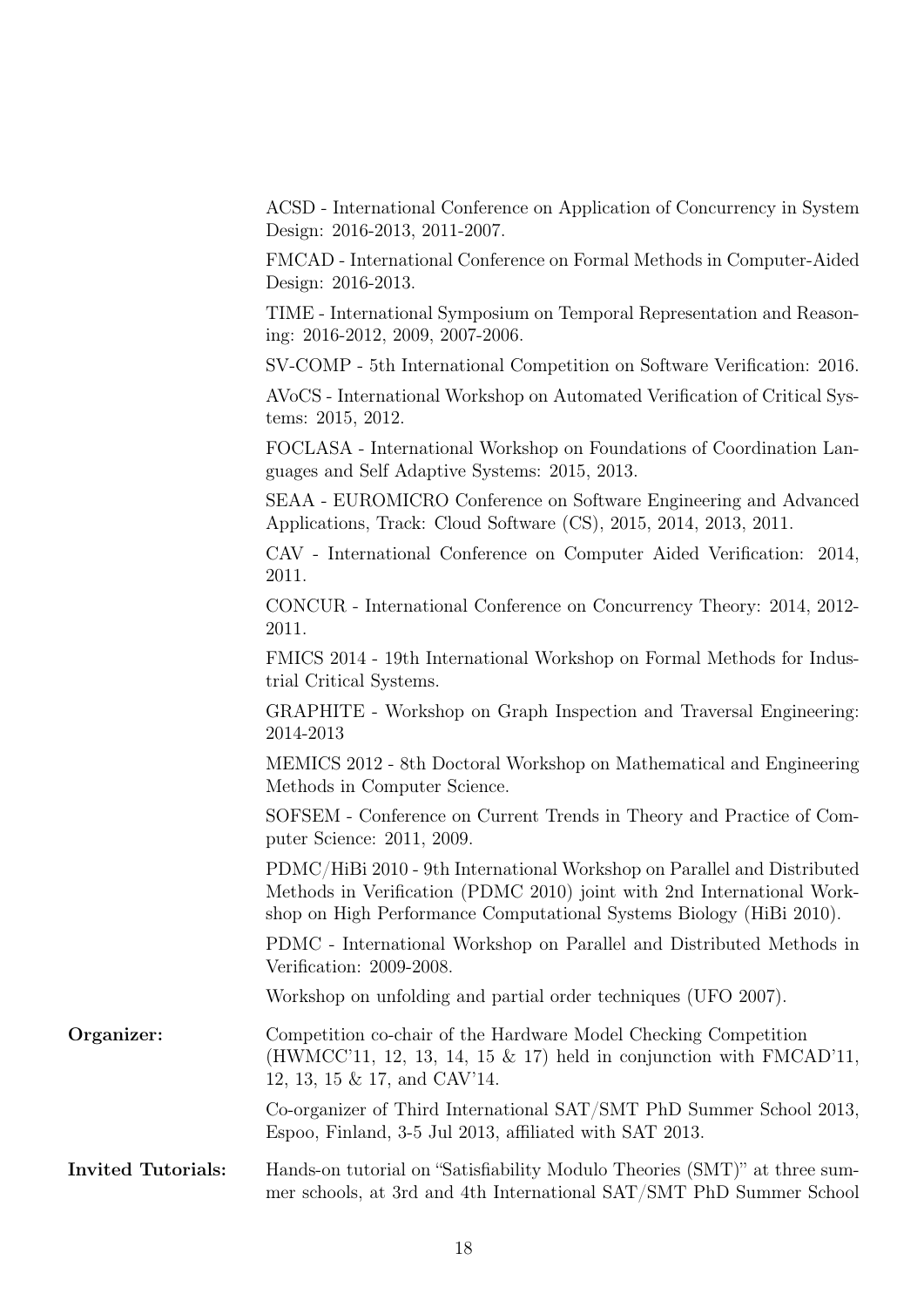|                       | 2013 & 2014, affiliated with SAT 2013 & 2014, and at $SC^2$ Summer School<br>2017, (jointly organised with Tommi Junttila and Tomi Janhunen).                                                                                                                                                          |
|-----------------------|--------------------------------------------------------------------------------------------------------------------------------------------------------------------------------------------------------------------------------------------------------------------------------------------------------|
|                       | Tutorial on "Improved Testing of Multithreaded Programs with Dynamic<br>Symbolic Execution" at the 4th International Halmstad Summer School on<br>Testing, HSST 2014, Halmstad University, Sweden.                                                                                                     |
|                       | Tutorial on "Scalable Cloud Computing". EIT ICT Labs Cloud Computing<br>PhD Summer School 2013, 6th of June 2013 in Espoo, Finland. http:<br>//www.cse.hut.fi/en/studies/summerschool/eit/                                                                                                             |
|                       | Tutorial on "Scalable Cloud Computing". EIT ICT Labs Cloud Computing<br>PhD Summer School 2012, 5th of June 2012 in Espoo, Finland.                                                                                                                                                                    |
|                       | Tutorial on "Scalable batch processing in the cloud" held in European in-<br>stitute of Technology (EIT) ICT Labs affiliated CONTRAIL PhD Summer<br>school 2011 on Cloud and Grid computing, 28th of June 2011 in Hyères-<br>Les-Palmiers, France.<br>http://contrail-project.eu/summerschool-2011     |
|                       | Tutorial on "Scalable batch processing in the cloud". EIT ICT Labs Cloud                                                                                                                                                                                                                               |
|                       | Computing PhD Summer School 2011, 9th of June 2011 in Espoo, Finland.                                                                                                                                                                                                                                  |
|                       | Unfolding based Model Checking, half day tutorial in Advanced course on<br>Petri nets 2010 PhD school, Rostock, Germany, 13-24 September 2010.                                                                                                                                                         |
|                       | Bounded Model Checking for Finite-State Systems, half day tutorial at<br>Quantitative Model Checking PhD School, Copenhagen, 2-5 March 2010,<br>organized by the European Network of Excellence in Embedded Systems<br>Design (ARTIST Design) and the Danish VKR Center of Excellence (MT-<br>$LAB$ ). |
|                       | Advanced Full Day Tutorial on Bounded Model Checking at the joint con-<br>ference ACSD 2006/ATPN 2006 (jointly organised with Tommi Junttila),<br>June 2006.                                                                                                                                           |
| <b>Invited Talks:</b> | Big Data Platforms for Artificial Intelligence. Talk at Workshop on Many<br>Faces of Artifical Intelligence. Matine, the Finnish Scientific Advisory Board<br>for Defence, May 2017.                                                                                                                   |
|                       | Helsinki Institute for Information Technology HIIT. Talk at the first net-<br>working meeting of all National Centers of Excellence (CoEs) dedicated to<br>Research in Big Data and Data Science in Europe, Graz, Austria, Oct 2016.                                                                   |
|                       | EUDAT service and experiences from the Aalto Data Repository Pilot. Talk<br>at the OPENAIRE Workshop on Infrastructures and networking for Open<br>Science, Aug 2016.                                                                                                                                  |
|                       | Big Data Research and Curriculum at Aalto. Talk at Big Data Forum<br>Finlandin (BiFF) opening session, Oct 2015.                                                                                                                                                                                       |
|                       | Big Data ja laskentatehtaat (Big Data and Warehouse Scale Computing).<br>Finnish days of Technology, Tampere, Finland, Oct 2015.                                                                                                                                                                       |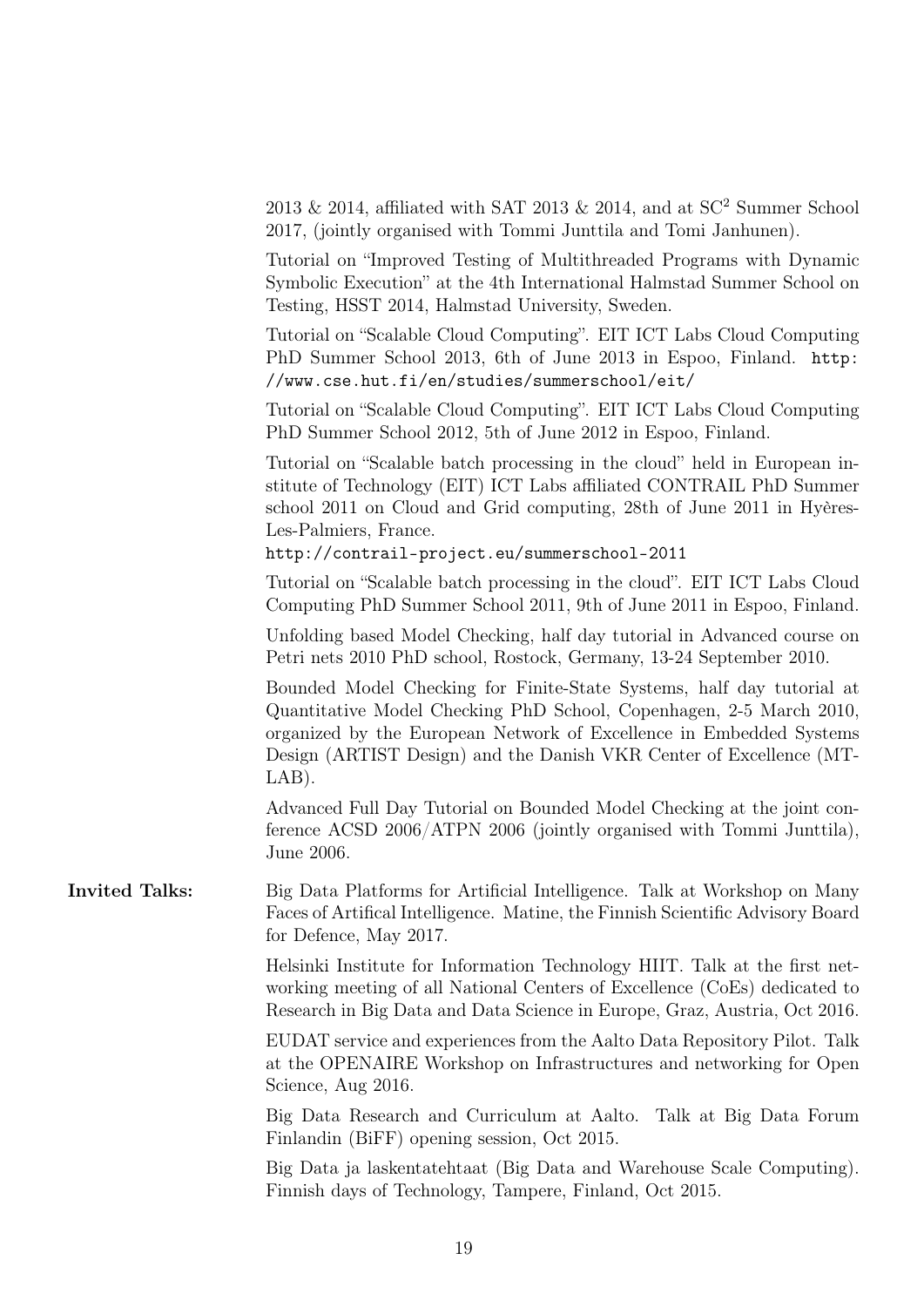Big Data Platforms for Next Generation Sequencing Data Processing. Talk at University of Helsinki, Finland, Mar 2015.

Big Data Platforms for Next Generation Sequencing Data Processing. Talk at Uppsala Genomics today and tomorrow Workshop, Uppsala, Sweden, Mar 2015.

Processing NGS Data with Hadoop-BAM and SeqPig, Biobank Cloud NGS Hadoop Workshop at KTH/SICS, Stockholm, Sweden, Feb 2015.

Big Data Platforms for Next Generation Sequencing Data Processing. Talk at Uppnex Workshop on e-Infrastructures for Massively Parallel Sequencing, Uppsala, Sweden, Jan 2015.

Distributed Processing of Next Generation Sequencing Data using Hadoop. Talk at the BioLedge Workshop, Espoo, Finland, Sep 2014.

Using Unfoldings in Automated Testing of Multithreaded Programs. Talk at Fondazioni Bruno Kessler, Trento, Italy, Mar 2014.

Advanced Model Checking Methods and Safety Critical Systems. Talk at Dutch Model Checking Days, Twente, Netherlands, May 2014.

Hadoop-BAM and SeqPig: Exploiting Big Data Platforms for NGS Data Processing. FIMM-HIIT Minisymposium, FIMM, Helsinki, Finland, August 2014

Virtuaalipilvet tietotekniikassa: mitä pilvipalvelu tarkoittaa? (Virtual Clouds in Computer Science: What are Cloud Services?) Finnish days of Technology, Espoo, Finland, Jan 2014.

Using Unfoldings in Automated Testing of Multithreaded Programs. Nordic Workshop on Programming Theory, Tallinn, Estonia, Nov 2013.

Using Unfoldings in Automated Testing of Multithreaded Programs. Talk at LMU and TUM joint PUMA PhD school at LMU, Munich, Germany, 28th of Jun 2013.

Cloud Computing Solutions for Next Generation Sequencing Data. Talk in EU COST Action BM1006: Next Generation Sequencing Data Analysis Network scientific meeting in Brussels, Belgium, Nov 2011.

Genome Data Preprocessing with MapReduce. Talk at Dagstuhl Seminar 11321 on Information Management in the Cloud, Germany, Aug 2011.

The MapReduce Cloud Computing Framework and Genome Data Preprocessing. Invited talk at Finnish Meteorological Institute, Helsinki, Jan 2011.

Approaches to Distributing Bounded Model Checking (Extended Abstract). Talk at Dagstuhl Seminar 08332 on Distributed Verification and Grid Computing, Germany, Aug 2008.

Verification Methods based on Propositional Logic Satisfiability. Invited talk at University of Helsinki, Mar 2008.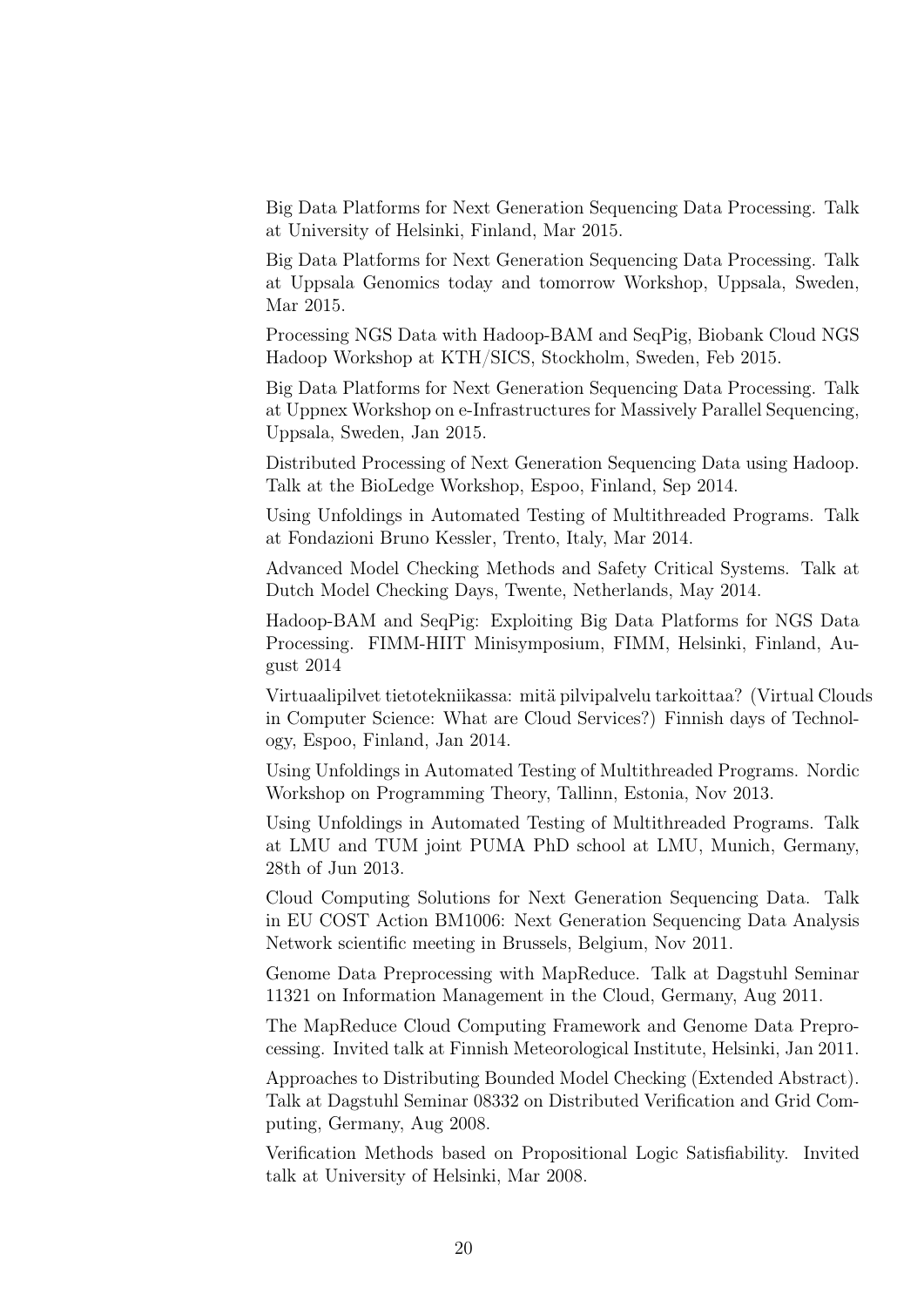|            | Bounded Model Checking. Invited talk at Lappeenranta University of Tech-<br>nology, Finland, Mar 2008.                                                                                                                |
|------------|-----------------------------------------------------------------------------------------------------------------------------------------------------------------------------------------------------------------------|
|            | Tietokoneavusteinen ohjelmistojen laadunvarmistus (Computer Aided Soft-<br>ware Quality Assurance). Invited talk at Teknillisten Tieteiden Akatemia<br>(Academy for Technical Sciences), Helsinki, Finland, Apr 2007. |
|            | Verification with Bounded Model Checking. Invited talk at University of<br>Arhus, Denmark, Apr 2007.                                                                                                                  |
|            | Bounded Model Checking (BMC). Invited talk at University of Newcastle,<br>UK, Oct 2006.                                                                                                                               |
|            | Software Reliability and Model Checking. Dependability of all-IP networks,<br>a multi-disciplinary workshop. Invited talk at VTT Technical Research<br>Centre of Finland, May 2006.                                   |
| Reviewing: | SNSF, Swiss National Science Foundation, Evaluator of research projects<br>in computer science, 2016, 2009.                                                                                                           |
|            | ARRS, the Slovenian Research Agency, Evaluator of research projects in<br>computer science: 2016, 2015, 2013, 2011, 2009, 2008.                                                                                       |
|            | Austrian Science Fund (FWF), reviewer for START programme research<br>project, 2013, reviewer of K-Project research project, 2012.                                                                                    |
|            | Science Foundation Ireland (SFI), Reviewer for President of Ireland Young<br>Investigator Award Application, 2012.                                                                                                    |
|            | EU FP7, DG INFSO, Embedded Systems & Control and FET, Independent<br>expert reviewer for a research project in 2012, two research projects in<br>$2010\&2011$ , and a research project in 2009.                       |
|            | DFG, German Research Foundation, Evaluator of research project in com-<br>puter science, 2010.                                                                                                                        |
|            | RPF, the Research Promotion Foundation of Cyprus, Evaluator of a re-<br>search project in computer science, 2009.                                                                                                     |
|            | ARRS, the Slovenian Research Agency, Member of the evaluation panel for<br>research programmes in computer science, 2008.                                                                                             |
|            | NWO, the Netherlands Organization for Scientific Research, review of a grant<br>proposal, 2002.                                                                                                                       |
|            | DIMLSC, Evaluator of research project for DIM (Domaine d'Intérêt Ma-<br>jeur) LSC (Logiciel et Systèmes Complexes) of the Ile-de-France Region,<br>France, 2011.                                                      |
|            | WWTF, the Wiener Wissenschafts-, Forschungs- und Technologiefonds (Vi-<br>enna Science and Technology Fund), review of a grant proposal, 2008.                                                                        |
|            | Transactions on Petri Nets and Other Models of Concurrency (ToPNoC),<br>2017.                                                                                                                                         |
|            | Bioinformatics, 2017, 2016, 2014.                                                                                                                                                                                     |
|            | 21                                                                                                                                                                                                                    |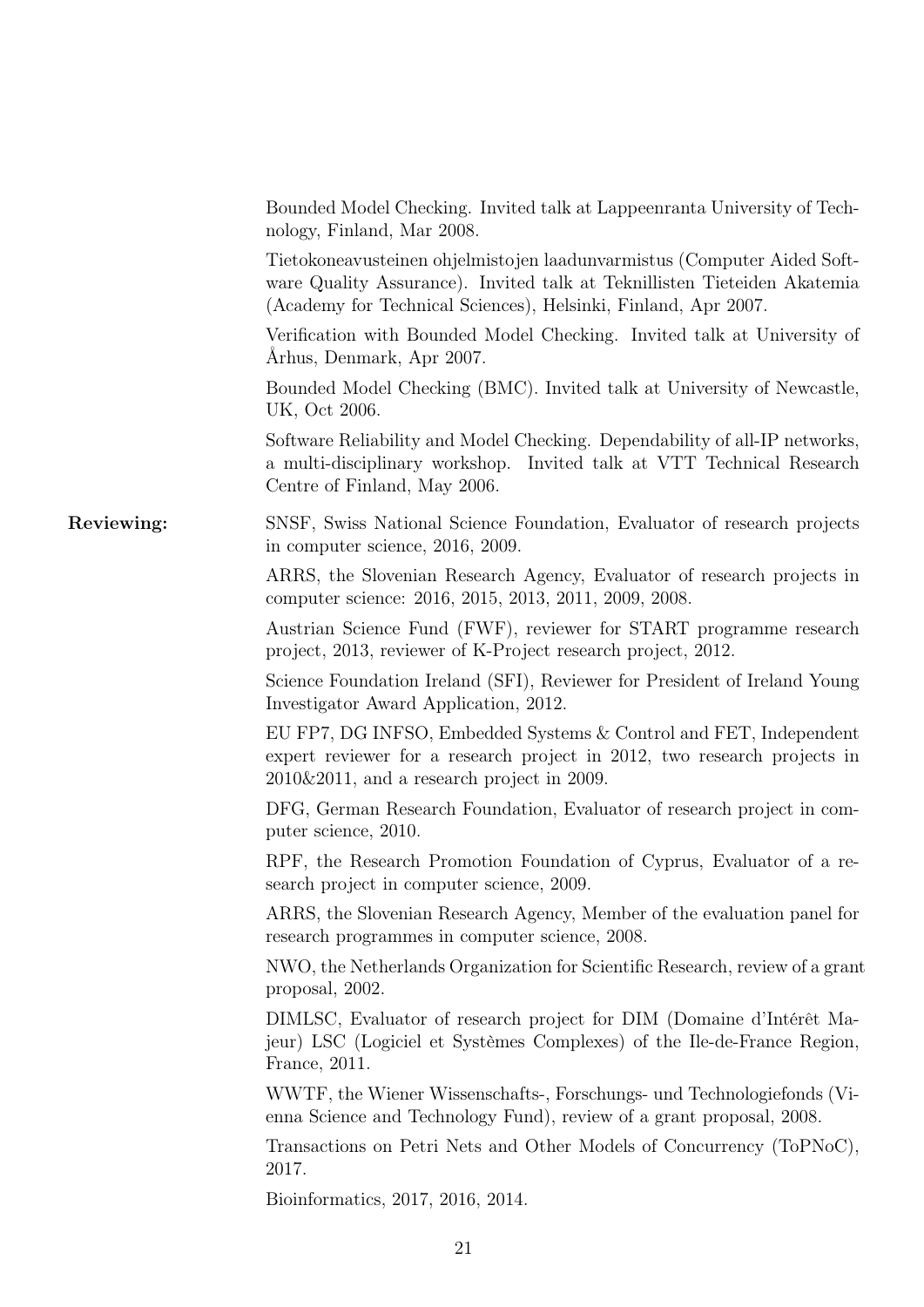|             | Information & Computation, 2016, 2011.                                                                     |
|-------------|------------------------------------------------------------------------------------------------------------|
|             | Journal of Systems and Software (JSS), 2016, 2015, 2013, 2004.                                             |
|             | Information Processing Letters (IPL), 2015, 2007, 2005.                                                    |
|             | ACM Transactions on Embedded Computing Systems (TECS), 2015, 2013                                          |
|             | Journal on Satisfiability, Boolean Modeling and Computation (JSAT), 2015                                   |
|             | Acta Informatica, 2015, 2014, 2011, 2008.                                                                  |
|             | IEEE Transactions on Software Engineering, 2015.                                                           |
|             | Theoretical Computer Science, 2014, 2012, 2010–2009.                                                       |
|             | Science of Computer Programming (SCICO), 2014-2012, 2010-2009                                              |
|             | ACM Transactions on Computational Logic, 2014.                                                             |
|             | ACM Transactions on Design Automation of Electronic Systems, 2013.                                         |
|             | Computer Science Review, 2013                                                                              |
|             | Journal of Logic and Computation (JLC), 2012                                                               |
|             | Information and Software Technology, 2012                                                                  |
|             | Logical Methods in Computer Science, 2012                                                                  |
|             | ACM Transactions on Design Automation of Electronic Systems, 2012.                                         |
|             | International Journal on Software Tools for Technology Transfer (STTT),<br>$2011 - 2010.$                  |
|             | IET Computers & Digital Techniques, 2011.                                                                  |
|             | Transactions on Petri Nets and Other Models of Concurrency (ToPNoC),<br>$2011, 2008 - 2007.$               |
|             | Fundamenta Informaticae, 2009, 2003.                                                                       |
|             | Software Testing, Verification and Reliability, 2009.                                                      |
|             | IEEE Transactions on Automatic Control, 2008–2005.                                                         |
|             | IEEE Transactions on Computers, 2007.                                                                      |
|             | Nordic Journal of Computing, 2006–2005.                                                                    |
|             | Formal Methods in System Design, 2005.                                                                     |
|             | Formal Methods Letters (FML), 2005.                                                                        |
|             | International Journal of Foundations of Computer Science, 2003.                                            |
|             | Software and System Modeling (SoSyM) Journal, 2003–2002.                                                   |
|             | The Computer Journal, 2002-2001.                                                                           |
|             | In addition a reviewer for $60+$ international conferences and workshops.                                  |
| Evaluation: | Statement for a Professorship in Software Engineering, Tallinn University<br>of Technology, Estonia, 2013. |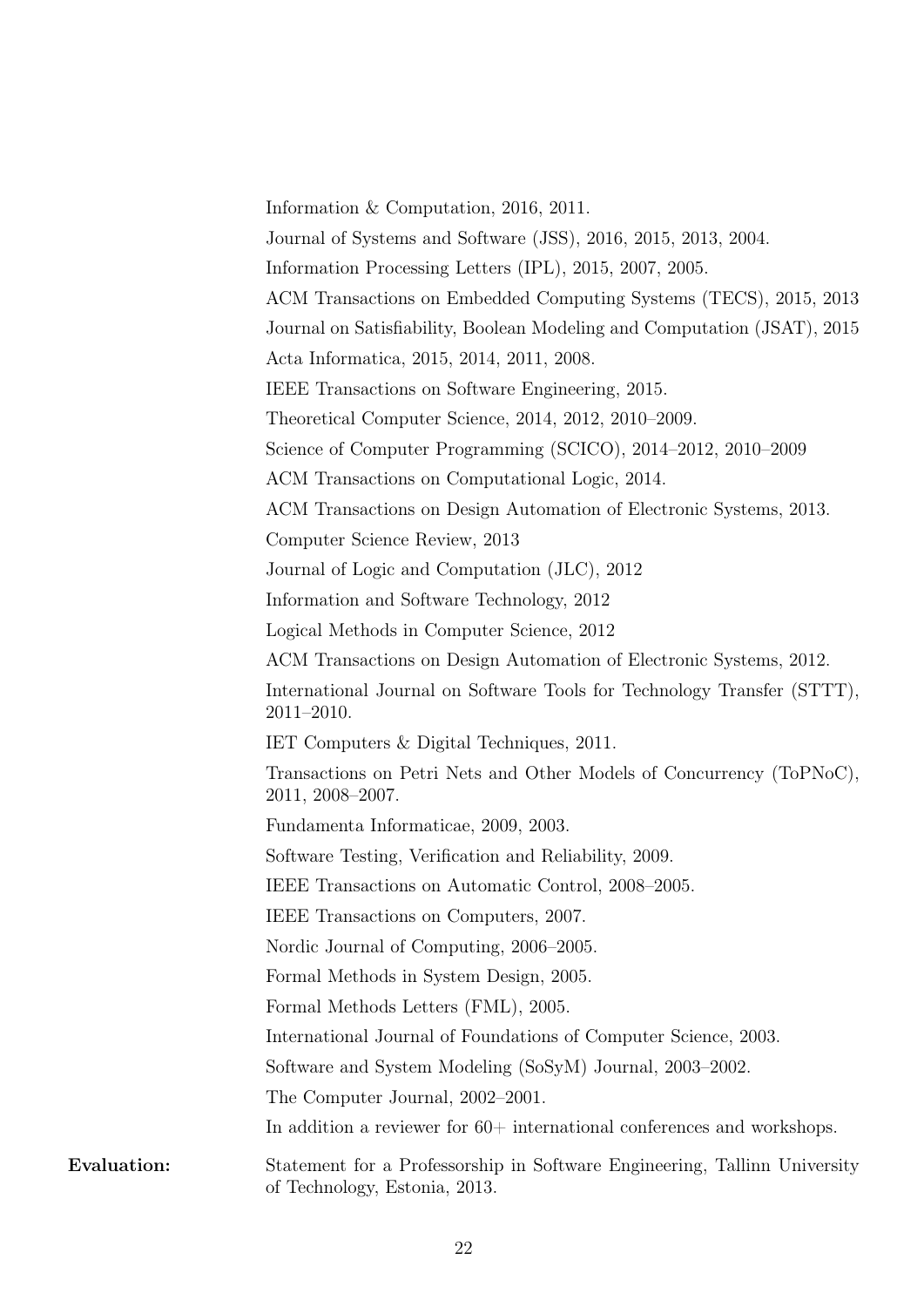| Statements:         | Docentship (Adjunct Professorship) in Computer Science statement for De-<br>partment of Mathematics, Tampere University of Technology, Nov 2016.                                                                                                                |
|---------------------|-----------------------------------------------------------------------------------------------------------------------------------------------------------------------------------------------------------------------------------------------------------------|
|                     | Docentship (Adjunct Professorship) in Computer Science statement for Fac-<br>ulty of Science, University of Helsinki, Feb 2012.                                                                                                                                 |
|                     | Docentship (Adjunct Professorship) in Computer Science statement for De-<br>partment of Information Technologies, Abo Akademi University, May 2011.                                                                                                             |
| Positions of trust: | Member of the advisory group for Finnish national High Performance Com-<br>puting, Ministry of Education and Culture, Mar 2016–                                                                                                                                 |
|                     | Member of the CSC - IT Center for Science evaluation panel of the national<br>High Performance Computing Grand Challenges proposals, 2016–                                                                                                                      |
|                     | Member of the Master's Degree Programme Committee for Computer, Com-<br>munication and Information Sciences, Aalto University, Apr 2016–                                                                                                                        |
|                     | Professor in charge at Aalto for the EIT Digital International Master's Pro-<br>gram "Cloud Computing and Services", 2016–                                                                                                                                      |
|                     | Vice Member of the Doctoral Program Committee of School of Science,<br>Aalto University, 2014–2016.                                                                                                                                                             |
|                     | Professor in charge of the study track "Software Systems and Technologies"<br>inside the Aalto Computer Science major of the Computer, Communication<br>and Information Sciences Master's Degree Program, 2015–                                                 |
|                     | Steering group member of Helsinki Doctoral Education Network in Infor-<br>mation and Communications Technology (HICT), 2015–                                                                                                                                    |
|                     | Member of the steering group of the Aalto Science Institute, Jan 2015-Jul<br>2016.                                                                                                                                                                              |
|                     | Chairman of the Steering Group of Computing Infrastructure for Computa-<br>tional Science at Aalto University (Science-IT project, 500+ computer HPC<br>cluster) Aug 2013-, Vice chairman 2012-Jul 2013, Member 2009-2011.                                      |
|                     | Helsinki Institute for Information Technology HIIT: Steering group mem-<br>ber and Program Director for Research Programme "Distributed and Mobile"<br>Clouds", 2013–2016. One of the PIs for the new "Foundations of Computa-<br>tional Health" program, 2016– |
|                     | Member of th Aalto Research and Innovation Services ICT-working team,<br>RIS IT, May $2015-$                                                                                                                                                                    |
|                     | Finnish Society for Computer Science, Member of the Board and Treasurer,<br>2013-2015. Evaluation panel member for the best CS Master's Theses in<br>Finland for years 2013, 2014, and 2015.                                                                    |
|                     | Helsinki Graduate School in Computer Science and Engineering (HeCSE).<br>Management Group Member, 2011–2015. Board Member, 2006–2015.                                                                                                                           |
|                     | Member of the Working Group of Aalto Science Energy Initiative (ESCI),<br>School of Science, Aalto University, 2012-2016.                                                                                                                                       |
|                     |                                                                                                                                                                                                                                                                 |